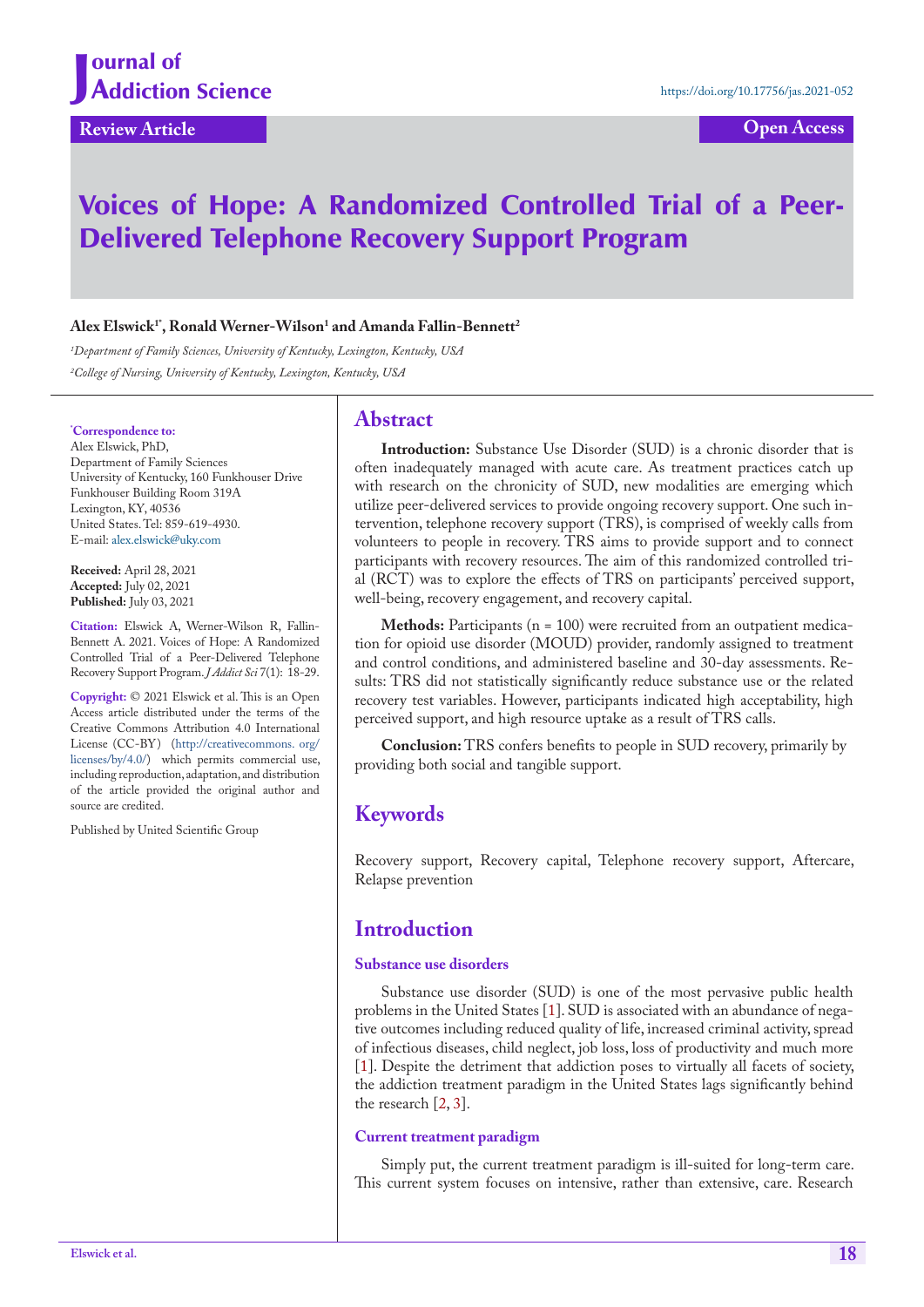shows that full remission from SUDs is not achieved until 3-5 years of sustained remission [[4,](#page-9-3) [5\]](#page-9-4) and yet only about 20% of clients will engage in any form of aftercare following treatment (Kelly et al., 2017; Donovan, 1998). The ramifications of mismatching a chronic disease with acute care is that individuals leave periods of intensive, acute treatment and return to their communities lacking support and lacking chronic disease management. Consequently, relapse rates remain high. In fact, research shows that about 65% of people with SUDs will return to use within a year and 80% of those will relapse in the first 90 days [\[5](#page-9-4), [6,](#page-9-5) [7\]](#page-9-6). Even after an individual achieves sustained remission, whether by treatment or otherwise, the risk of relapse doesn't fall below 15% until five years of sustained remission [\[4](#page-9-3)]. Risk of relapse falling below 15% is a significant threshold to cross because it is the general level of the risk of SUD in the general population [8].

#### **Recovery capital**

As a conceptual framework, recovery capital is considered "the emerging international construct for the addiction field" [[9\]](#page-9-7). It refers to "the breadth and depth of internal and external resources that can be drawn upon to initiate and sustain recovery from severe alcohol and other drug problems" [10]. In other words, recovery capital is the multitude of factors (personal, social, and community) that support recovery from SUD. Personal recovery capital combines two sub-domains, physical recovery capital and human recovery capital. The former refers to tangible assets that individuals may leverage to support their recovery. In some literature, physical recovery capital has also been conceptualized as financial recovery capital due to its focus on tangible assets [[11\]](#page-10-0). Financial stability expands opportunities for people in recovery who have health insurance, can afford treatment, and have the privilege to take a leave of absence from work and family to focus on treatment and recovery [\[12](#page-10-1)].

The second sub-domain of personal recovery capital is most often referred to as human recovery capital. This category includes personal characteristics that may facilitate or hinder recovery goals [10, [13](#page-10-2)]. Human recovery capital tends to include individuals level factors that vary from person to person, including knowledge, skills, training, etc. For example, individuals with co-morbid mental illness face a more complex recovery and generally suffer less favorable recovery outcomes [[14,](#page-10-3) [15](#page-10-4)]. Similarly, individuals who have job skills or advanced training have a material advantage in terms of recovery [[16\]](#page-10-5). Researchers have even suggested that basic life skills such as budgeting, cooking, and cleaning be included in human recovery capital [[17\]](#page-10-6).

Moving beyond individual level characteristics that influence recovery and into the macro-level, social recovery capital describes resources that are afforded to an individual as a result of the "structure and reciprocal functions of social relationships within which they are embedded". Social recovery capital describes the quality and quantity of relationships. For instance, individuals do better in recovery when they leave behind social networks of active users and integrate into new, sober social networks. Family and social ties can be leveraged

in times of need to provide various kinds of tangible and emotional support [\[18](#page-10-7)-[20\]](#page-10-8).

This final domain is variously referred to as community, cultural, or even collective recovery capital. Community recovery capital comprises attitudes, policies, systems, environments, and resources [10]. Community recovery capital describes meso-level, cultural and contextual factors, such as stigma, that may influence recovery.

#### **Recovery community organizations**

As interest in the utility of recovery capital continues to expand [[21\]](#page-10-9), so too do organizations who focus on building it. "A recovery community organization is an independent, non-profit organization led and governed by representatives of local communities of recovery" and its sole mission "is to mobilize resources within and outside of the recovery community to increase the prevalence and quality of long-term recovery from alcohol and other drug addiction". In other words, RCOs aim to build recovery capital. RCOs borrow from the "nothing about us without us" grassroots philosophy in attempting to create a self-sustaining ecology of people in recovery helping people in recovery. There is a paucity of existing literature on RCOs, despite the fact that there are more than 100 established members of the Association of Recovery Community Organizations [[22\]](#page-10-10).

#### **Peer-based recovery support services (P-BRSSs)**

The primary purpose of an RCO is to build recovery capital in a community and that mission is achieved through education, advocacy, research, and the delivery of peer-based recovery support services [23]. These PB-RSSs are delivered by non-professional, non-clinical individuals, many of whom are in recovery from SUDs. In many ways, PB-RSSs delivered in an RCO context are the poster child for de-professionalized services and long-term models of care. Referred to as recovery coaches, recovery mentors, or peer support specialists, these peer workers have lived experience and experiential knowledge that they marshal to help people initiate and sustain recovery as well as build recovery capital [[24,](#page-10-11) 25]. These peer workers typically have some training, albeit no professional credentials, thereby positioning themselves in the space between professional services and mutual aid societies.

#### **Evidence for P-BRSSs**

Empirical evidence on P-BRSSs is still emerging. Eddie et al., executed the most recent systematic review of the literature on P-BRSSs [[26\]](#page-10-12). The authors sorted existing research on P-BRSSs based on methodological approach. They identified seven RCTs, four quasi-experimental studies, eight prospective or retrospective studies, and two cross-sectional designs, all considered a limited sample. Given the variability in methodology, the various roles of the peer workers, the various interventions being implemented, the various settings in which they were implemented, and the various data points collected, few conclusions could be drawn from the research in terms of the efficacy of P-BRSSs [[26\]](#page-10-12). This echoes findings from the penultimate systematic review on P-BRSSs by Bassuk et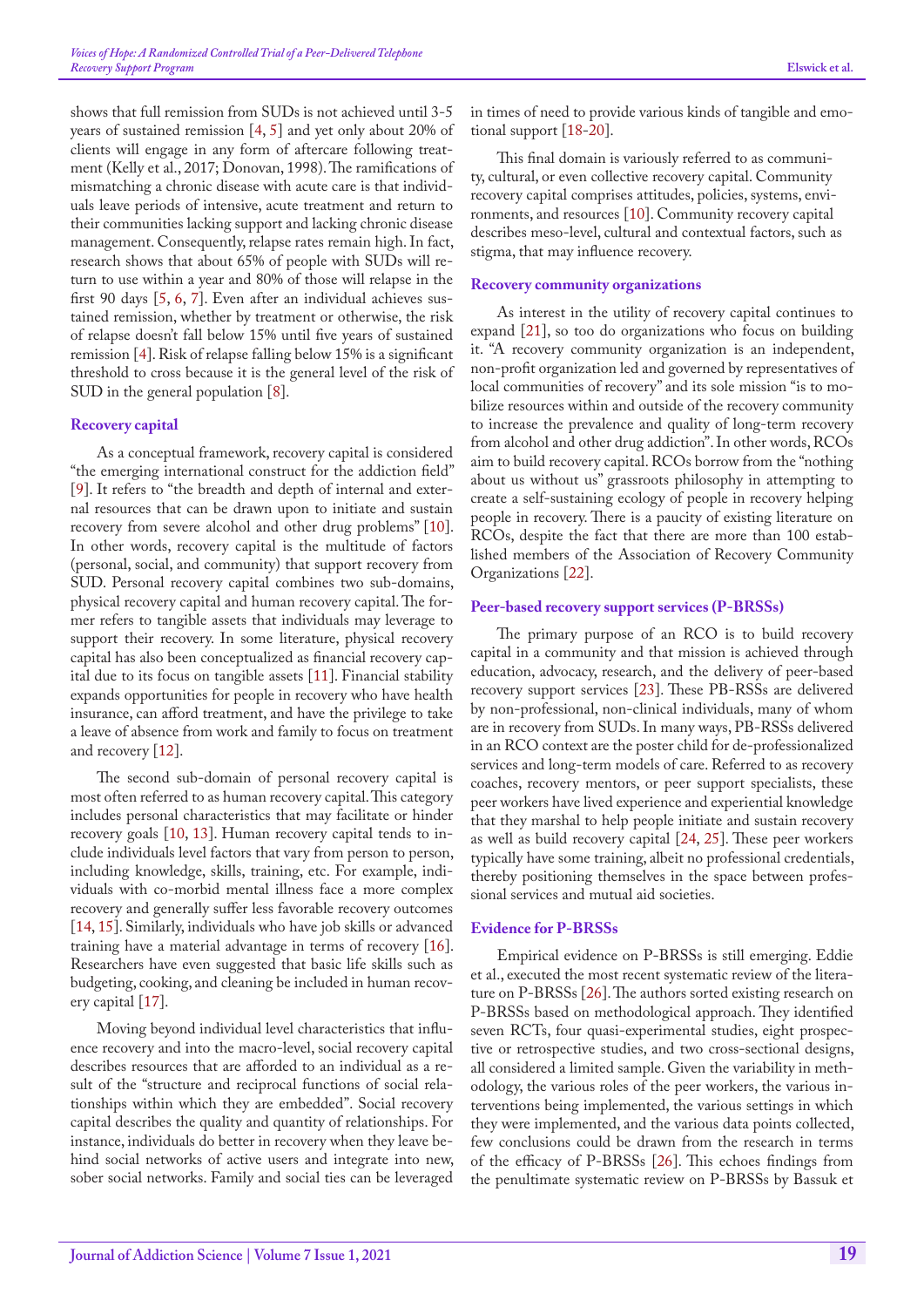al., which also found strong theoretical support but limited empirical support [[24\]](#page-10-11). The authors of that study argued that questions remain regarding the intensity of P-BRSSs, the desirable contexts for incorporating P-BRSSs, and the necessary skill level for peers [[24\]](#page-10-11).

#### **Telephone-based addiction services**

The telephone has long been used as an instrument of tobacco cessation programs [[27-](#page-10-13)[29\]](#page-10-14) and has been adapted for smokeless tobacco cessation as well [\[30](#page-10-15)]. These interventions help to initiate and maintain quit attempts [[31,](#page-10-16) 32] while demonstrating cost effectiveness [33]. Similarly, research on telephonic interventions for alcohol use disorder (AUD) have demonstrated effectiveness as well [\[34](#page-10-17)[-38](#page-10-18)]. AUD interventions have also been adapted to support other modalities of telephonic support such as text messaging [\[39](#page-10-19)[-41](#page-10-20)]. Despite the overwhelming evidence for telephone-based tobacco cessation and AUD interventions, there is limited research on telephone support for SUD. Compared to standard relapse prevention or counseling, telephone-based interventions for SUD are at least as effective in terms of long-term abstinence and results are amplified when telephone-based services are combined with counseling [[42,](#page-10-21) [43\]](#page-10-22). And, given that they cause less disruption, incur less cost, and offer more convenience, they are likely more cost-effective as well [[44\]](#page-10-23).

#### **Gaps in the literature on telephone-based addiction services**

However, most of the existing literature on the use of the telephone in addiction and recovery has implemented interventions administered by clinicians or treatment providers. For example, McKay et al., tested an 18-month telephone-based continuing care intervention delivered by clinicians that compared a telephone-based counseling intervention (TMC) to treatment as usual (TAU) [\[45](#page-11-0)]. The intervention was found to be particularly effective for individuals with social support for drinking, low readiness to change, and prior treatment attempts [\[45](#page-11-0)]. A similar study found telephone-based continuing care to be an effective supplement to intensive outpatient treatment in terms of reducing days drinking, heavy drinking, and overall alcohol use [[43\]](#page-10-22).

In contrast, research on the use of the telephone as an instrument of peer-delivered services has been uncommon. Whether telephone-based interventions for SUDs are more effective when made by peer workers remains an empirical question.

There are three important gaps in the literature regarding P-BRSSs that utilize the telephone. First, few studies have tested the usefulness of telephone-based interventions that are peer-delivered as a means of long-term recovery support. Godley et al., tested a telephone continuing care (TCC) intervention in which paraprofessionals or volunteers made weekly telephone support calls to clients leaving an inpatient treatment center and compared results to a usual continuing care (UCC) condition [\[46](#page-11-1)]. Despite the fact that the TCC sample had more severe SUDs on average, they were more likely to receive continuing care sessions relative to the UCC groups, they produced better outcomes at a 3 month follow up, and

the intervention recorded high acceptability as 89% of patients participating in the TCC condition liked receiving the calls [[46\]](#page-11-1). The studies that have tested this specific telephone-based P-BRSS, called telephone recovery support (TRS), were either a qualitative feasibility study or rudimentary utilization data [23, [47\]](#page-11-2). No existing research has tested outcomes measures to determine the effectiveness of TRS as a means of long-term recovery support.

Second, engagement is an important construct in the era of long-term, de-professionalized care. The theoretical literature indicates that engagement is a primary function of P-BRSSs. Moreover, studies of Alcoholics Anonymous have identified a participation effect [[48\]](#page-11-3). Recovery outcomes are improved by virtue of increasing engagement in recovery support services. However, existing research has not tested the capacity of telephone interventions to increase participation in recovery support services. The present study sought to fill this gap in the literature by testing TRS not only for proximal outcomes such as substance use, but also for important distal outcomes including support, engagement, and well-being.

Third, few studies examining the utility of the telephone in addiction treatment and recovery have focused on individuals with opioid use disorder (OUD), while a majority of the research has focused on individuals with alcohol use disorder (AUD) [[43,](#page-10-22) [45,](#page-11-0) [49](#page-11-4)]. However, the limited research that has focused on telephonic interventions for people with OUD has called for further exploration of its utility and effectiveness [[50,](#page-11-5) 51].

#### **Present study**

This study is an exploratory quantitative analysis of a novel intervention aimed at providing recovery support. An RCT was implemented to isolate the effects of using TRS to promote engagement with recovery support services and to help sustain long-term recovery. This study attempted to discern what benefit, if any, was being conferred to TRS clients and how that benefit may support recovery. Although TRS is being implemented throughout the United States as a form of recovery support, little is known about its effectiveness. To address this gap in the literature, this exploratory study is guided by the following research questions:

*RQ1: How does TRS support recovery? RQ2: How do participants perceive TRS? RQ3: How does TRS impact participant's recovery capital? RQ4: How does TRS impact participant's perceived support?*

### **Method**

#### **Community-academic partnership**

Two significant community-academic partnerships made this research possible. First, the author of this paper is the co-founder of an RCO in Central Kentucky called Voices of Hope. Voices of Hope has had a TRS program in existence for approximately two years (as of this writing) and has served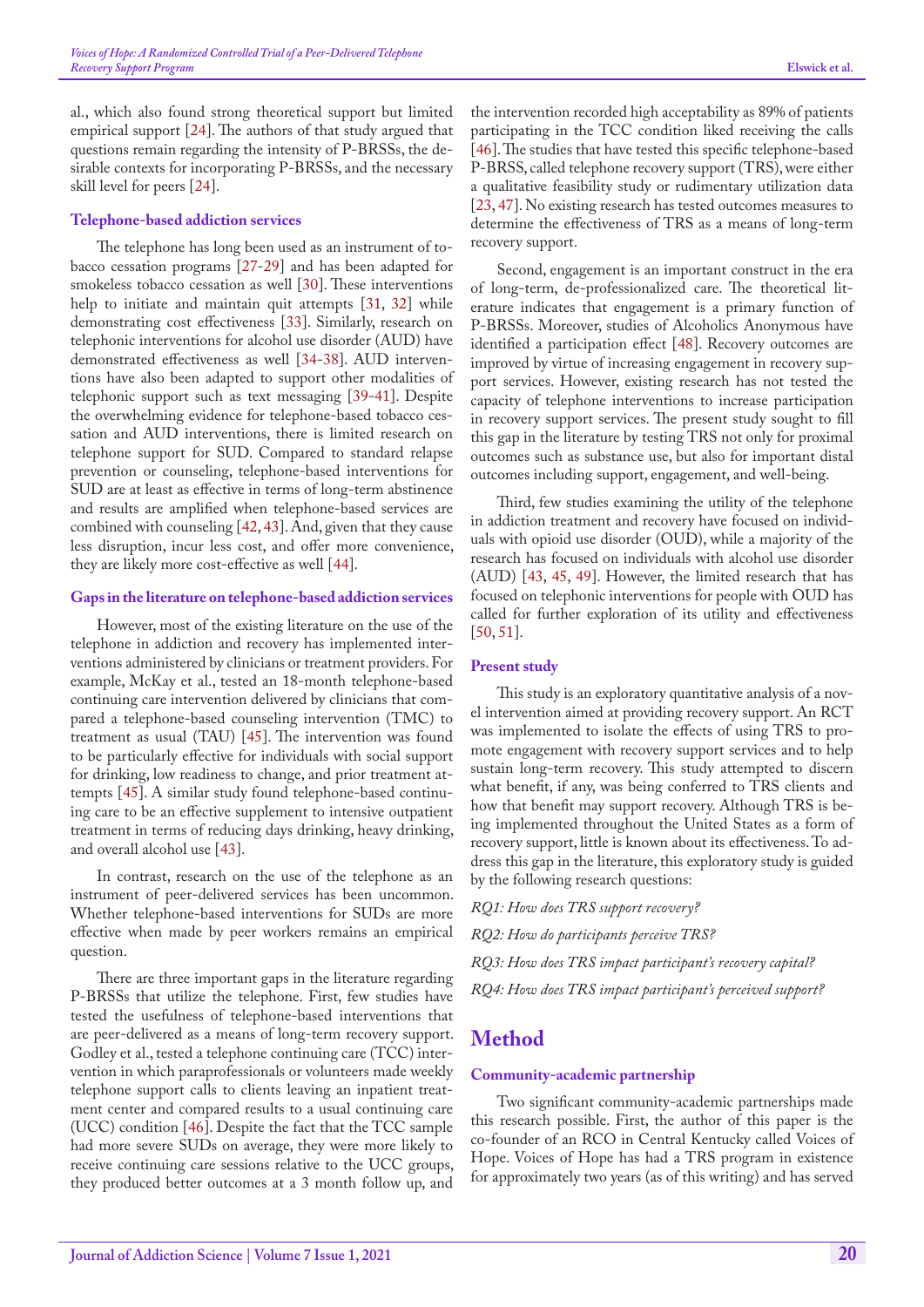more than 1,000 unique individuals. This TRS program was tested in partnership with an outpatient treatment center in Central Kentucky that provides medication for opioid use disorder.

#### **Telephone recovery support**

The following is a description of the Voices of Hope TRS standard operating procedure. The protocol for this study varied slightly and deviations from standard operating procedure are noted throughout.

TRS is a telephone-based service in which volunteers, many of whom identify as people in recovery, make weekly calls to people in recovery. Each call begins with the question "How is your recovery going today?" followed by the second question, "How can I help you with your recovery today?" The Voices of Hope TRS program recruits individuals from detention centers, halfway houses, drug courts, and treatment centers. However, participants in this study were recruited exclusively from the aforementioned outpatient treatment center. As a standard part of recruitment, a Voices of Hope volunteer who is in recovery shares a brief testimony and talks about the potential value of TRS. Individuals who wish to participate can be enrolled via pen and paper and later entered into the database or may enroll online at the Voices of Hope website. Voices of Hope uses a telemarketing software called CRM to track participants.

Upon being enrolled, participants begin receiving weekly calls which continue until the person fails to answer or return three consecutive calls or requests to discontinue the service. On the enrollment form, participants can indicate the time of day they prefer to be called.

Volunteers who make the calls are people in recovery or people who have been impacted by addiction, each of whom identify as peers. Volunteer recruitment has been unnecessary due to overwhelming interest in helping the program. Volunteers underwent a two-part training process. Part one was a Voices of Hope training that oriented volunteers to the organization's core values such as respecting all paths to recovery (faith-based, medication assisted treatment, natural recovery, etc.) and that people are in recovery when they say they are. Not only are these consistent with Voices of Hope's values, but they are also in accordance with the values of the RCO model. Part two consisted of an overview of the TRS protocol, role playing a TRS call, shadowing a TRS call, and then making calls themselves. Calls are not recorded for quality assurance or implementation fidelity, but a Voices of Hope staff member is physically present and provides oversight on the calls.

#### **Participants**

After securing approval from the Institutional Review Board at the University of Kentucky, study recruitment began at the outpatient clinic. Participants in this study were recruited on-site by the study PI between January and February 2020. Using an IRB-approved recruiting script, potential participants were invited to participate in the study during the normal course of patients' visits at the outpatient

clinic. Inclusion criteria dictated that participants be: (1) at least 18 years old; (2) a patient at the outpatient clinic (i.e. primary OUD diagnosis); (3) have an existing telephone contact; and (4) speak English. Participants were excluded from the study if they were pregnant or had a series mental illness (i.e. schizophrenia, bipolar disorder with active mania or active psychosis, etc.).

#### **Sample**

A total of  $(n = 128)$  individuals were approached on-site for participation in this study, some of those approached chose not to participate  $(n = 27)$ , and another individual  $(n = 1)$  was not eligible to participate when she indicated that she was pregnant. Sample characteristics are displayed in [table 1](#page-3-0). The final sample (*n* = 100) was majority female (55%), overwhelmingly White (90%), and overwhelmingly heterosexual (93%).

<span id="page-3-0"></span>

| Characteristic                 | $\boldsymbol{n}$ | $\%$      |
|--------------------------------|------------------|-----------|
| Gender                         |                  |           |
| Female                         | 54               | 55.0      |
| Male                           | 45               | 45.0      |
| Race/Ethnicity                 |                  |           |
| Asian                          | 1                | 1.0       |
| <b>Black</b>                   | 5                | 5.0       |
| Other                          | $\overline{4}$   | 4.0       |
| White                          | 90               | 90.0      |
| Sexual orientation             |                  |           |
| Bisexual                       | $\overline{4}$   | 4.0       |
| Gay/lesbian                    | $\mathbf{1}$     | 1.0       |
| Heterosexual                   | 93               | 93.0      |
| Queer                          | 1                | 1.0       |
| Education                      |                  |           |
| Less than high school graduate | 19               | 19.0      |
| High school graduate           | 36               | 36.0      |
| Some college                   | 31               | 31.0      |
| 2 year degree                  | 10               | 10.0      |
| 4 year degree                  | 3                | 3.0       |
| More than 4 year degree        | $\mathbf{1}$     | 1.0       |
| <b>Employment status</b>       |                  |           |
| Full-time job                  | 33               | 32.7      |
| Part-time job                  | 18               | 18.4      |
| Unemployed                     | 47               | 48.0      |
| Personal annual income         |                  |           |
| \$0-\$10,000                   | 47               | 47.5      |
| \$10,001-\$25,000              | 27               | 27.3      |
| \$25,001-\$50,000              | 22               | 22.2      |
| \$50,001-\$75,000              | $\overline{c}$   | 2.0       |
| More than \$75,000             | 1                | 1.0       |
| Time in recovery               |                  |           |
| Less than 6 months             | 20               | 20.2      |
| 6 months-1 year                | 18               | 18.2      |
| 1 year-2 years                 | 22               | 22.2      |
| 2 years-5 years                | 25               | 25.3      |
| More than 5 years              | 14               | 14.1      |
|                                | $\overline{M}$   | <b>SD</b> |
| Age (years)                    | 38.23            | 9.06      |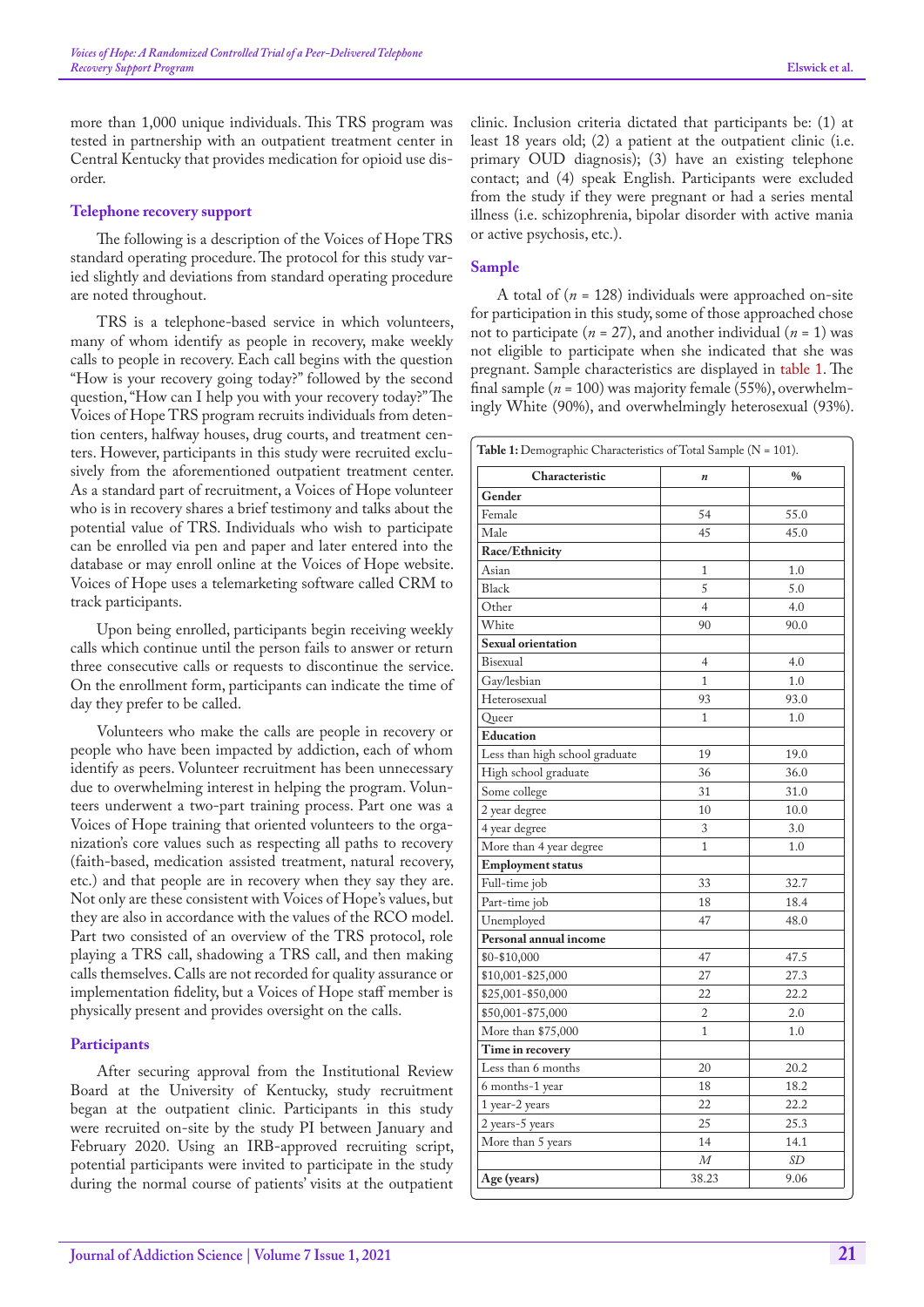Participants in this sample had relatively low levels of educational attainment, as a majority of the sample had graduated high school (36%) or less (19%). Participants also had extraordinarily high rates of unemployment (47%). Consequently, nearly half the sample (47%) reported a personal annual income of less than \$10,000. The mean age of this sample was 38.24 years (*SD* = 9.06). Time in recovery was variable as 39% of the sample had less than one year of recovery and 39% of the sample had more than two years of recovery.

#### **Continuing care treatment conditions**

The control group in this study continued treatment as usual for the one-month testing period. At this outpatient

|                                |                  | Control $(n=49)$ |                  | <b>Treatment</b><br>$(n=51)$ |
|--------------------------------|------------------|------------------|------------------|------------------------------|
| Characteristic                 | $\boldsymbol{n}$ | $\%$             | $\boldsymbol{n}$ | $\frac{0}{0}$                |
| Gender                         |                  |                  |                  |                              |
| Female                         | 22               | 54.2             | 32               | 37.3                         |
| Male                           | 26               | 45.8             | 19               | 62.7                         |
| Race                           |                  |                  |                  |                              |
| Asian                          | 1                | 2.0              | 0                | 0.0                          |
| <b>Black</b>                   | 3                | 6.1              | $\overline{2}$   | 3.9                          |
| Other                          | $\overline{1}$   | 2.0              | 3                | 5.9                          |
| White                          | 44               | 89.8             | 46               | 90.2                         |
| Sexual orientation             |                  |                  |                  |                              |
| Bisexual                       | $\overline{1}$   | 2.0              | 3                | 6.0                          |
| Gay/lesbian                    | $\overline{1}$   | 2.0              | $\overline{0}$   | 0.0                          |
| Heterosexual                   | 46               | 93.9             | 47               | 94.0                         |
| Queer                          | 1                | 2.0              | 0                | 0.0                          |
| Education                      |                  |                  |                  |                              |
| Less than high school graduate | 9                | 18.4             | 10               | 19.6                         |
| High school graduate           | 15               | 30.6             | 21               | 41.2                         |
| Some college                   | 18               | 36.7             | 13               | 25.5                         |
| 2 year degree                  | $\overline{4}$   | 8.2              | 6                | 11.8                         |
| 4 year degree                  | 3                | 6.1              | $\mathbf{0}$     | 0.0                          |
| More than 4 year degree        | $\overline{0}$   | 0.0              | $\mathbf{1}$     | 2.0                          |
| <b>Employment status</b>       |                  |                  |                  |                              |
| Full-time job                  | 15               | 31.3             | 18               | 36.0                         |
| Part-time job                  | 9                | 18.8             | 9                | 18.0                         |
| Unemployed                     | 24               | 50.0             | 23               | 46.0                         |
| Personal annual income         |                  |                  |                  |                              |
| \$0-\$10,000                   | 22               | 45.8             | 25               | 49.0                         |
| \$10,001-\$25,000              | 16               | 33.3             | 11               | 21.6                         |
| \$25,001-\$50,000              | 9                | 18.8             | 13               | 25.5                         |
| \$50,001-\$75,000              | $\mathbf{1}$     | 2.1              | $\mathbf{1}$     | 2.0                          |
| More than \$75,000             | $\mathbf{0}$     | 0.0              | 1                | 2.0                          |
| Time in recovery               |                  |                  |                  |                              |
| Less than 6 months             | 8                | 16.7             | 12               | 23.5                         |
| 6 months-1 year                | 8                | 16.7             | 10               | 19.6                         |
| 1 year-2 years                 | 10               | 20.8             | 12               | 23.5                         |
| 2 years-5 years                | 12               | 25.0             | 13               | 25.5                         |
| More than 5 years              | 10               | 20.8             | $\overline{4}$   | 7.8                          |
|                                | $\cal M$         | $\emph{SD}$      | М                | SD                           |
| Age (years)                    | 38.61            | 7.98             | 37.87            | 10.04                        |
| Time in active use (years)     | 17.1             | 19.00            | 15.7             | 19.58                        |

clinic, treatment as usual indicated group therapy, individual counseling, peer support, and medication monitoring. In contrast, and in addition to treatment as usual, the treatment group began receiving TRS calls immediately upon being enrolled in the study and for the duration of the 30-day testing window. Because research suggests TRS may be an effective form of recovery support, we did not want to preclude the control group from benefiting from the service. We felt that withholding a potentially effective intervention would be unethical. Therefore, following their one-month data collection interval, the control group then began receiving the TRS intervention and continued receiving TRS calls until they chose to discontinue.

#### **Measures**

#### **Recovery capital**

The Assessment of Recovery Capital is a self-report, strength-based measure of a person's resources that can support recovery [[52\]](#page-11-6). The scale has 50 items with binary response options (agree/disagree). The 50 items are divided into 10 subscales which assess various conceptual domains of recovery capital (i.e. substance use, housing, etc.). The subscales are scored and then added together for a total scale score that ranges from 0 to 50 with higher scores indicating greater levels of recovery capital.

The Brief Assessment of Recovery Capital (BARC-10) is a condensed version of the Assessment of Recovery Capital (ARC). The BARC-10 was developed to be a measure of recovery capital with greater clinical utility than the ARC because it is less cumbersome and easier to administer [53]. The BARC-10 is a 10-item scale with one item adapted to account for each subscale in the ARC. The questionnaire uses a Likert scale with six response options ranging from strongly disagree to strongly agree. These responses are then totaled together for a total scale score ranging from 10 to 60 with higher scores indicating greater levels of recovery capital. The items are typified by statements such as "There are more important things to me in life than using substances." The BARC-10 has demonstrated high predictive validity with sustained remission as well as high internal reliability ( $\alpha$  = .90) and high concurrent validity with the original measure  $(r_{ab} = .90)$  [53].

#### **Perceived support**

The Interpersonal Support Evaluation List (ISEL-12) is a 12-item measure of perceived social support. The ISEL-12 is an abbreviated version of the original 40-item ISEL [[54\]](#page-11-7). The questionnaire contains three separate subscales that are designed to measure three distinct dimensions of perceived social support: (1) appraisal support; (2) belonging support; and (3) tangible support. Four response options are provided ranging from "definitely false" to "definitely true" such that the total scale score ranges from 12 to 48 with higher scores indicating greater levels of perceived social support. Items are typified by statements such as "If a family crisis arose, it would be difficult to find someone who could give me good advice about how to handle it." The ISEL-12 has demonstrated high internal consistency ( $\alpha$  = .82) and high convergent validity with scales measuring related constructs [[55\]](#page-11-8).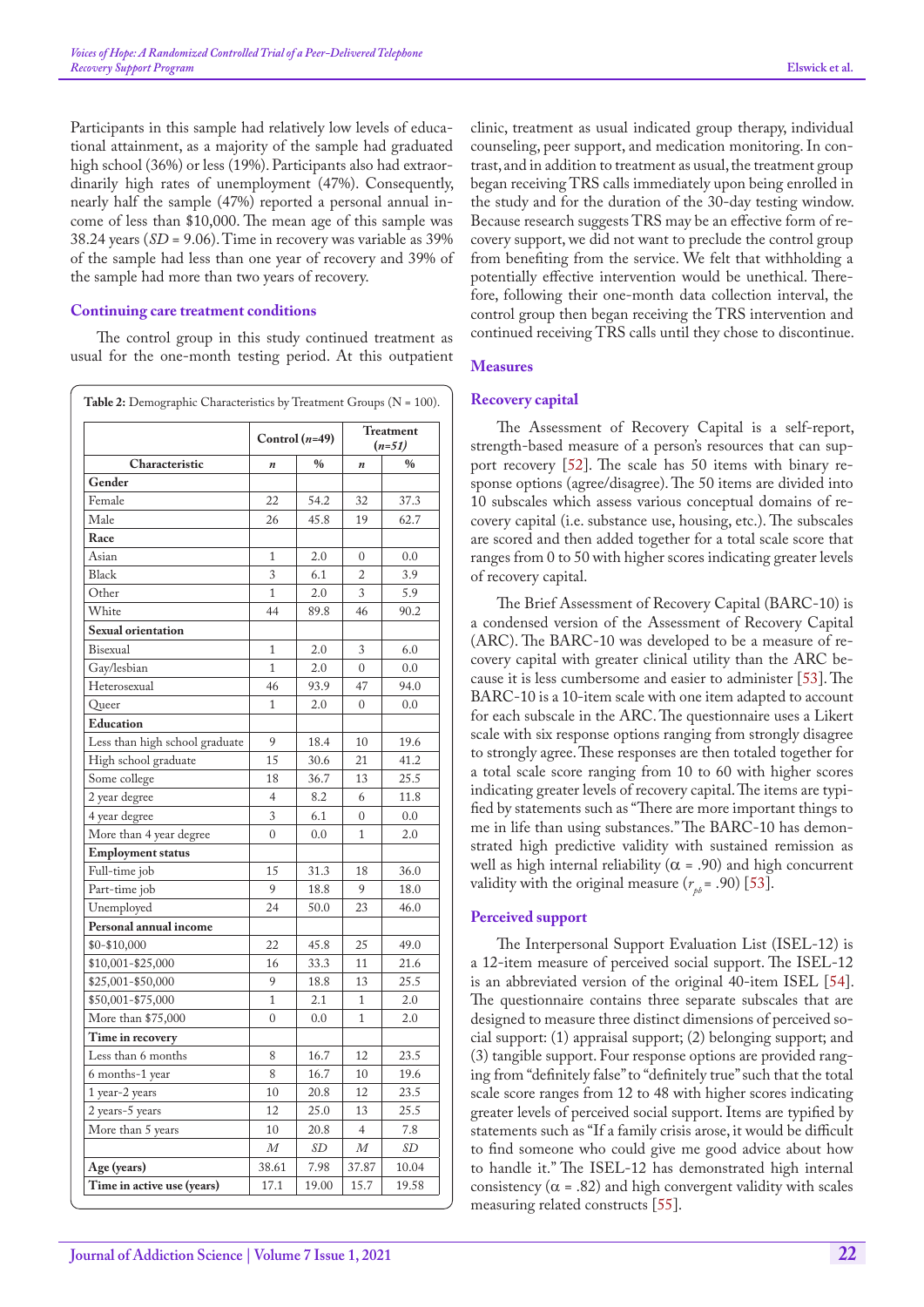#### **Substance use**

The shorter version of the Addiction Severity Index (ASI-Lite) was administered to measure participants' substance use [\[56](#page-11-9)]. The ASI-lite collects data on past 30-day substance use (in number of days using), lifetime use (in number of years using), and route of administration (most commonly used). Furthermore, the ASI-lite tracks the use of more than a dozen different substances. The ASI-lite is an abbreviated version of the original, long-form Addiction Severity Index (ASI). The original ASI demonstrated adequate internal consistency  $(\alpha > 0)$  as well as strong concurrent validity with external measures. Furthermore, preliminary evidence supports the general equivalency of the ASI and the ASI-Lite [[57\]](#page-11-10).

#### **Quality of life**

The World Health Organization Quality of Life brief scale (WHOQOL-BREF) was administered to track participants' overall quality of life. The WHOQOL-BREF is a 26-item self-report scale [58]. There are five response options on a Likert scale ranging from "never" to "always." Total scale scores range from 26 to 130 and, once reverse scored, higher values indicate greater levels of quality of life. The items are typified by questions such as "How satisfied are you with your health?" The WHOQOL-BREF has demonstrated adequate internal consistency and acceptable correlations with corresponding domain scores  $(r = 0.32 - 0.73)$  [[59\]](#page-11-11). Moreover, the WHOQOL-BREF has previously been adequately tested for use with individuals with SUDs [[60\]](#page-11-12).

#### **Recovery engagement**

A supplemental questionnaire was developed by the PI to capture information related to recovery engagement. The questionnaire poses questions about how often participants have been involved with various forms of recovery support over the past 30 days typified by items such as "In the past 30 days, have you attended a support group or self-help group? If so, how often?". The four-item measure was tested within the original sample  $(M = 2.49, SD = 1.14)$ , which demonstrated low to moderate reliability [\(tables 3](#page-5-0) and [4](#page-5-1)) for item total statistics and intraclass correlation coefficients for the recovery engagement measure.

<span id="page-5-0"></span>

| Variable                                         | Scale<br>Mean<br>if Item<br><b>Deleted</b> | Scale<br>Variance<br>if Item<br>Deleted | Corrected<br><i>Item</i><br>Total | Squared<br>Multiple<br>Correlation | Cronbach's<br>Alpha<br>if Item<br>Deleted |
|--------------------------------------------------|--------------------------------------------|-----------------------------------------|-----------------------------------|------------------------------------|-------------------------------------------|
| Attend Sup-<br>port Group                        | 2.04                                       | 0.858                                   | 0.199                             | 0.044                              | 0.374                                     |
| Speak to<br>someone<br>supportive of<br>recovery | 1.74                                       | 0.933                                   | 0.196                             | 0.044                              | 0.372                                     |
| Exercise                                         | 1.9                                        | 0.81                                    | 0.266                             | 0.089                              | 0.298                                     |
| Self-care                                        | 1.77                                       | 0.878                                   | 0.244                             | 0.08                               | 0.324                                     |

<span id="page-5-1"></span>

|                     | Table 4: Intraclass correlation coefficient for recovery engagement<br>questionnaire. |              |       |     |     |             |  |  |  |  |
|---------------------|---------------------------------------------------------------------------------------|--------------|-------|-----|-----|-------------|--|--|--|--|
| Variable            | Intraclass<br>Correlation                                                             | 95% CI       | Value | df1 | df2 | Sig         |  |  |  |  |
| Single<br>Measures  | 0.148                                                                                 | [0.06, 0.26] | 1.7   | 100 | 300 | $p < .001*$ |  |  |  |  |
| Average<br>Measures | 0.41                                                                                  | [0.20, 0.58] | 1.7   | 100 | 300 | $p < .001*$ |  |  |  |  |

#### **Procedure**

**Note.** \* indicates p < .05

Upon being enrolled in the study, participants were immediately consented and then randomized using Google's Random Number Generator function. Individuals are assigned to the treatment condition when the number one is generated and assigned to the control condition when the number two is generated. Participants in both treatment and control groups were then instructed to complete a series of questionnaires aimed at assessing various indicators of their recovery. The questionnaires were conducted on a university owned iPad and entered into a Qualtrics survey.

#### **Baseline and follow-up assessments**

Baseline assessments (wave 1) were administered on the day of enrollment in the study and these same assessments were subsequently re-administered at follow-up (wave 2) one month later via telephone. Participants received a \$25 check for completing the baseline assessment and a \$25 check for each additional assessment they completed. All study interviews were conducted by the project PI (Alex Elswick). The wave two attrition rate was 54% as almost half of the sample (*n* = 46) completed surveys at the second wave.

#### **Data analysis**

In order to ensure no systematic differences exist in the data, independent samples t tests were conducted to compare treatment and control groups at baseline and at wave 2 as well as to compare dropout and continuing participants at baseline. A chi squared test was conducted to compare dropout and continuing participants at wave 2. To provide additional descriptive information, bivariate correlations were conducted on test variables.

### **Results**

### **Independent Samples t test of treatment vs. control at baseline**

An independent samples t test was conducted to evaluate the difference between treatment and control groups at baseline on multiple variables including: past 30-day substance use  $(p > .05, t(90) = 0.22)$ ; recovery capital  $(p > .05, t(97) =$ -0.41); recovery engagement (*p* > .05, *t*(98) = -1.50); as well as for each of the perceived support subscales, appraisal (*p* > .05, *t*(97) = -0.66); belonging (*p* > .05, *t*(97) = -0.29); and tangi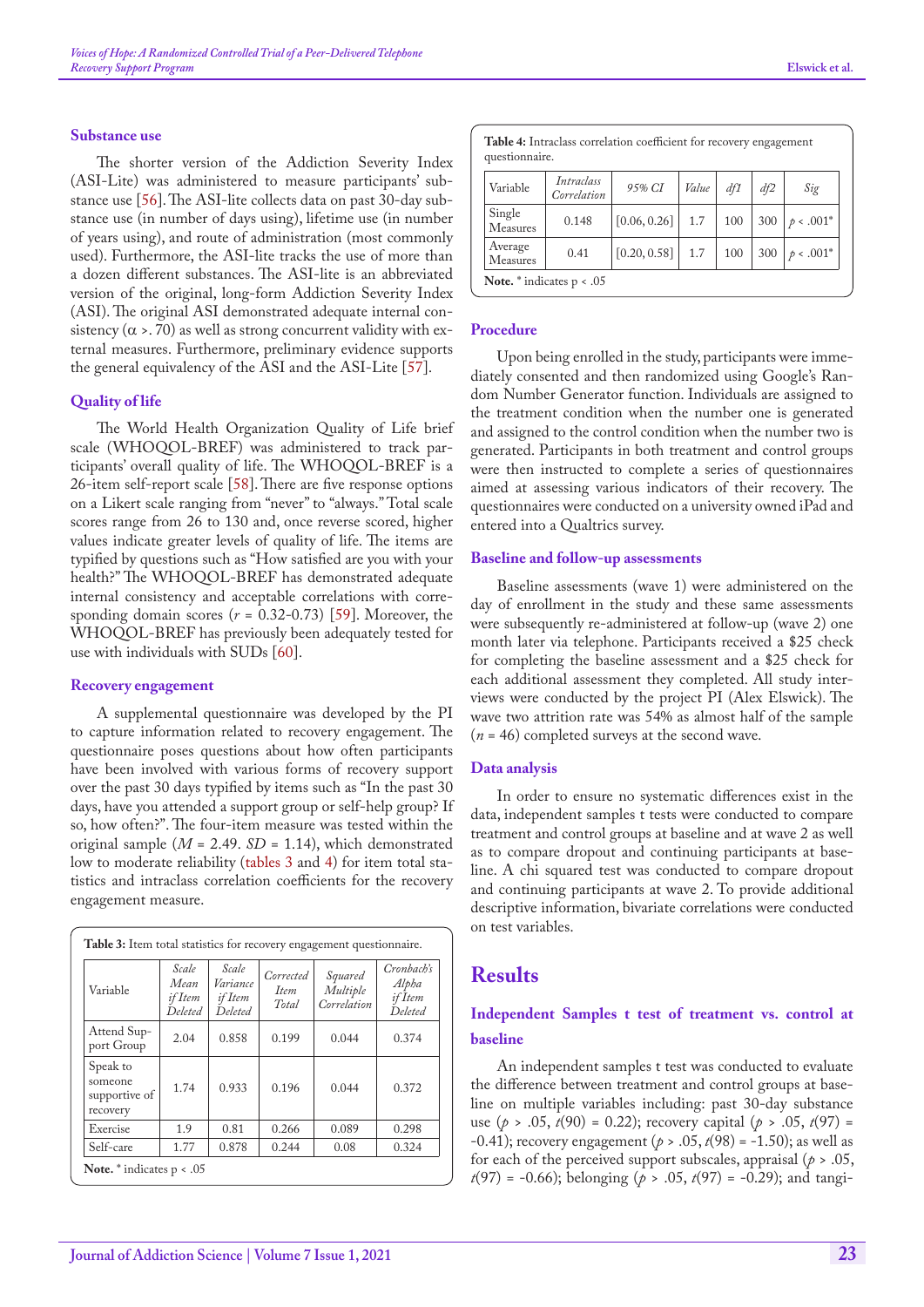ble  $(p > .05, t(97) = 0.01)$ . No differences were found between treatment and control groups at baseline.

### **Independent Samples t test of dropout vs. continue at baseline**

An independent samples t test was conducted to evaluate the difference between those who dropped out of the study and those who remained enrolled as measured at baseline on multiple variables including: past 30-day substance use (*p* > .05, *t*(90) = -0.74); recovery capital (*p* > .05, *t*(97) = -1.06); recovery engagement ( $p > .05$ ,  $t(98) = 0.11$ ); as well as for each of the perceived support subscales, appraisal ( $p > .05$ ,  $t(97) =$ -0.45); belonging (*p* > .05, *t*(97) = -0.22); and tangible (*p* > .05, *t*(97) = -0.21). No differences were found at baseline between participants who dropped out of the study prior to wave 2 and those who remained in the study.

#### **Independent Samples t test of treatment vs. control at wave 2**

Means, standard deviations, and intercorrelations for study variables in the treatment and control conditions are displayed in [tables 5](#page-6-0) and [6,](#page-6-1) respectively. An independent samples *t* test was conducted to evaluate the difference between the treatment and control conditions at wave 2 on multiple variables including: past 30-day substance use, recovery capital, recovery engagement, as well as for each of the perceived support subscales, appraisal, belonging, and tangible. There were no significant differences at wave two in past 30-day substance use between treatment and control conditions [\(Table 7](#page-7-0)).

#### **Chi-squared test of dropout in treatment vs. control**

Where it was possible that attrition could have influenced the results of the study (54% dropped out by wave two), a Chi-Squared test was conducted to determine whether the proportion of dropout was different between treatment and control groups based on treatment condition. The results indicated no statistical difference between treatment and control conditions ([Table 8](#page-7-1)). Furthermore, participants who did not complete the wave two survey were compared to those who did via an independent samples *t-*test on the following variables: past 30-day substance use, lifetime substance use, recovery capital, recovery engagement, as well as for each of the quality of life subscales

<span id="page-6-0"></span>

| Variable                     | $\boldsymbol{M}$ | SD   | 1                        | $\mathbf{2}$             | 3              | $\overline{\mathbf{4}}$  | 5         | 6                        | $\overline{7}$           | 8              | 9                        | 10             | 11                       |
|------------------------------|------------------|------|--------------------------|--------------------------|----------------|--------------------------|-----------|--------------------------|--------------------------|----------------|--------------------------|----------------|--------------------------|
| 1. ASI past 30 days          | 5.43             | 10.3 | $\overline{\phantom{a}}$ |                          |                |                          |           |                          |                          |                |                          |                |                          |
| 2. ISEL: appraisal           | 13.3             | 2.31 | 0.414                    | $\overline{\phantom{a}}$ |                |                          |           |                          |                          |                |                          |                |                          |
| 3. ISEL: belongingness       | 12.8             | 2.02 | 0.278                    | $\Omega$                 | $\overline{a}$ |                          |           |                          |                          |                |                          |                |                          |
| 4. ISEL: tangible            | 13.3             | 3.11 | $-()$                    | 2.54                     | 0.16           | $\overline{\phantom{a}}$ |           |                          |                          |                |                          |                |                          |
| 5. QOL: physical             | 25.9             | 5.43 | $-0.11$                  | 0.007                    | $-0.1$         | $.451*$                  |           |                          |                          |                |                          |                |                          |
| 6. QOL: psychological        | 22.7             | 4.6  | $-0.26$                  | 0.081                    | 0.185          | 0.23                     | $.732***$ | $\overline{\phantom{0}}$ |                          |                |                          |                |                          |
| 7. OOL: social               | 12.4             | 2.3  | $-0.17$                  | 0.112                    | 0.087          | $.522*$                  | $.698***$ | $.593***$                | $\overline{\phantom{a}}$ |                |                          |                |                          |
| 8. QOL: environment          | 30.9             | 6.33 | $-0.18$                  | $-0.18$                  | $-0.1$         | 0.33                     | $.707***$ | .759**                   | $.734***$                | $\overline{a}$ |                          |                |                          |
| 9. QOL: total                | 99.5             | 18.3 | $-0.21$                  | $-0.04$                  | $-0.15$        | 0.41                     | $.890***$ | $.891***$                | $.816***$                | $.913***$      | $\overline{\phantom{a}}$ |                |                          |
| 10. Recovery capital         | 47.5             | 6.07 | 0.003                    | 0.193                    | 0.069          | $.453*$                  | $.746***$ | .567**                   | $.637**$                 | $.701***$      | $.775***$                | $\overline{a}$ |                          |
| 11. Recovery engage-<br>ment | 3.24             | 0.99 | $-0.15$                  | $-0.15$                  | 0.368          | $-0.05$                  | 0.088     | 0.064                    | $-0.13$                  | $-0.11$        | $-0.01$                  | 0.17           | $\overline{\phantom{0}}$ |

<span id="page-6-1"></span>

| <b>Table 6:</b> Means, standard deviations, and intercorrelations for control group at wave 2 ( $n = 24$ ) |                  |           |                   |                          |                          |                          |           |                |                          |                          |                          |                          |    |
|------------------------------------------------------------------------------------------------------------|------------------|-----------|-------------------|--------------------------|--------------------------|--------------------------|-----------|----------------|--------------------------|--------------------------|--------------------------|--------------------------|----|
| Variable                                                                                                   | $\boldsymbol{M}$ | <b>SD</b> | $\mathbf{1}$      | $\overline{2}$           | 3                        | 4                        | 5         | 6              | $\overline{7}$           | 8                        | 9                        | 10                       | 11 |
| 1. ASI past 30 days                                                                                        | 7                | 11.7      | $\qquad \qquad -$ |                          |                          |                          |           |                |                          |                          |                          |                          |    |
| 2. ISEL: appraisal                                                                                         | 12.52            | 2.31      | 0.281             | $\overline{\phantom{a}}$ |                          |                          |           |                |                          |                          |                          |                          |    |
| 3. ISEL: belongingness                                                                                     | 12.91            | 2.71      | 0.318             | $.486*$                  | $\overline{\phantom{a}}$ |                          |           |                |                          |                          |                          |                          |    |
| 4. ISEL: tangible                                                                                          | 12.48            | 2.57      | 0.019             | 0.368                    | $.670*$                  | $\overline{\phantom{0}}$ |           |                |                          |                          |                          |                          |    |
| 5. QOL: physical                                                                                           | 25.83            | 5.47      | $-0.153$          | 0.219                    | 0.296                    | 0.171                    |           |                |                          |                          |                          |                          |    |
| 6. QOL: psychological                                                                                      | 22.91            | 13.84     | $-0.146$          | 0.307                    | 0.422                    | 0.275                    | 0.254     | $\overline{a}$ |                          |                          |                          |                          |    |
| 7. OOL: social                                                                                             | 11.9             | 2.6       | 0.165             | $.753***$                | .585**                   | 0.302                    | 0.279     | $.635***$      | $\overline{\phantom{a}}$ |                          |                          |                          |    |
| 8. OOL: environment                                                                                        | 30.26            | 6         | $-0.093$          | $.458***$                | 0.364                    | $.445*$                  | 0.403     | 0.384          | $.572***$                | $\overline{\phantom{0}}$ |                          |                          |    |
| 9. OOL: total                                                                                              | 98.83            | 14.13     | $-0.096$          | $.531***$                | $.525***$                | $.420*$                  | $.719***$ | .707**         | $.736***$                | $.805***$                | $\overline{\phantom{a}}$ |                          |    |
| 10. Recovery capital                                                                                       | 47.57            | 5.76      | $-0.031$          | $.495*$                  | 0.248                    | 0.217                    | 0.188     | 0.212          | .588**                   | $.710***$                | $.536***$                | $\overline{\phantom{0}}$ |    |
| 11. Recovery engagement                                                                                    | 3.42             | 0.83      | $-0.013$          | 0.022                    | $-0.352$                 | $-0.26$                  | 0.238     | 0.125          | 0.199                    | 0.331                    | 0.31                     | $.525*$                  |    |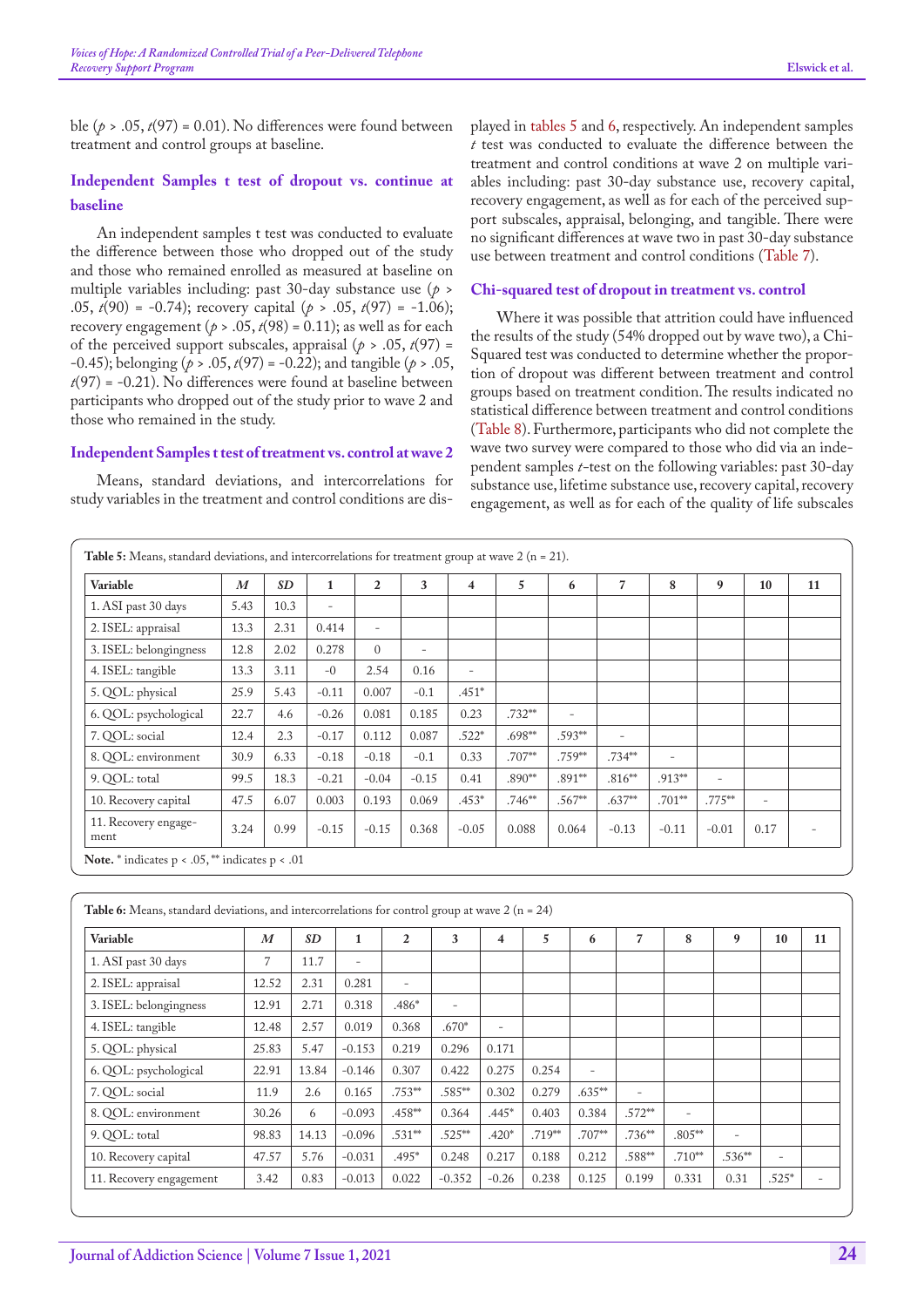|                     |       | Treatment |       | Control   |    |          |       |                 |
|---------------------|-------|-----------|-------|-----------|----|----------|-------|-----------------|
| Variable            | M     | <b>SD</b> | M     | <b>SD</b> | df |          | p     | 95% CI          |
| ISEL: appraisal     | 13.25 | 2.31      | 12.52 | 2.31      | 41 | 1.03     | 0.309 | $[-.070, 2.16]$ |
| ISEL: belonging     | 12.8  | 2.02      | 12.91 | 2.71      | 41 | $-0.156$ | 0.877 | $[-1.57, 1.35]$ |
| ISEL: tangible      | 13.25 | 3.11      | 12.48 | 2.57      | 41 | 0.88     | 0.385 | $[-1.01, 2.55]$ |
| ASI past 30 days    | 5.43  | 10.32     | 7     | 11.7      | 43 | $-0.48$  | 0.634 | $[-.819, 5.04]$ |
| Recovery capital    | 47.5  | 6.07      | 47.57 | 5.8       | 41 | $-0.036$ | 0.971 | $[-3.73, 3.60]$ |
| Recovery engagement | 3.24  |           | 3.42  | 0.83      | 43 | $-0.648$ | 0.521 | $[-.736, .378]$ |

<span id="page-7-0"></span>**Table 7:** Independent samples t tests for differences between treatment groups at wave 2 (N = 46).

|                  |  | <b>Table 8:</b> Crosstabulation for dropout by treatment condition |       |
|------------------|--|--------------------------------------------------------------------|-------|
| <b>Condition</b> |  | Dropout   Continue                                                 | Total |
|                  |  |                                                                    |       |

| Treatment | Count             | 31   | 21   | 52  |
|-----------|-------------------|------|------|-----|
|           | Expected<br>Count | 28.8 | 23.2 | 52  |
| Control   | Count             | 25   | 24   | 49  |
|           | Expected<br>Count | 27.2 | 21.8 | 49  |
| Total     | Count             | 56   | 45   | 101 |
|           | Expected<br>Count | 56   | 45   | 101 |

and the total WHOQOL score ([Table 9\)](#page-7-2). Wave two past 30 day substance use was slightly higher for the Continue group (*M* = 8.02 *SD* = 4.93) than the Dropout group (*M* = 7.02 *SD* = 5.40) but that difference cannot be assumed to exist in the population  $t(99) = -0.97$ , p = .337, d = .14. Additionally, recovery capital was higher in the Continue group ( $M = 45.02$ ,  $SD =$ 6.19) than the Dropout group  $(M = 43.64, SD = 5.78)$ , but this difference also cannot be assumed to exist in the population  $t(98) = -1.16$ , p = .251, d = .23.

#### **Bivariate correlations**

<span id="page-7-1"></span> $\mathcal{L}(\mathcal{L})$ 

Given a lack of significant results from the independent samples *t* test for the treatment and control groups, we next compared bivariate correlations of test variables to examine differences between treatment and control conditions. It

is worth noting that, within an exploratory framework, and particularly among studies that have small sample sizes, the American Psychological Association suggests researchers to rely on more than just statistical significance to determine practical or theoretical significance. Because statistical significance is inextricably linked to sample size, studies with small samples require the triangulation of data. Moreover, it is not uncommon for marginally significant results to be discussed, albeit when tempered appropriately, because they may still indicate trends in the data. Finally, in social science research, the conventionally accepted threshold for moderate correlations range between 0.3 and 0.5, with high correlations about 0.6 [[54\]](#page-11-7). These statistical conventions were applied to the present study.

Correlations were tested using Pearson's correlation coefficients. Results indicated no statistically significant association between past 30-day substance use and any of the study variables for either the treatment or control condition. Within the treatment group, recovery capital was positively and moderately associated with perceived tangible support  $r(21) = .45$ ,  $p < .05$  as well as quality of life  $r(21) = .78$ ,  $p =$ < .01. Conversely, in the control condition, no statistically significant relationship was found between recovery capital and perceived support  $r(24) = .22$ ,  $p > .05$ ; however, (unlike in the treatment condition) a statistically significant relationship was found between recovery capital and recovery engagement  $r(24) = .525, p = < .05.$ 

|                      |                  | Dropout |                  | Continue |    |         |       |                   |                  |
|----------------------|------------------|---------|------------------|----------|----|---------|-------|-------------------|------------------|
| Variable             | $\boldsymbol{M}$ | SD      | $\boldsymbol{M}$ | SD       | df | t       | p     | 95% CI            | $\boldsymbol{d}$ |
| ASI past 30 days     | 7.02             | 5.4     | 8.02             | 4.93     | 99 | $-0.97$ | 0.337 | $[-3.09, 1.06]$   | 0.19             |
| ASI lifetime         | 16.67            | 19.8    | 16.25            | 18.74    | 39 | 0.07    | 0.945 | $[-11.77, 12.61]$ | 0.02             |
| WHOQOL physical      | 23               | 5.46    | 23.56            | 5.45     | 97 | $-0.5$  | 0.615 | $[-2.74, 1.63]$   | 0.1              |
| WHOQOL psychological | 19.07            | 4.96    | 20.44            | 4.56     | 97 | $-1.42$ | 0.159 | $[-3.29, 0.55]$   | 0.29             |
| WHOOOL social        | 10.19            | 2.69    | 10.84            | 3.03     | 97 | $-1.15$ | 0.254 | $[-1.80, 0.48]$   | 0.23             |
| WHOOOL environment   | 25.96            | 5.7     | 27.8             | 6.2      | 97 | $-0.65$ | 0.128 | $[-4.21, 0.54]$   | 0.31             |
| WHOOOL total         | 84.78            | 17.72   | 89.53            | 17.87    | 97 | $-1.32$ | 0.189 | $[-11.88, 2.37]$  | 0.27             |
| Recovery capital     | 43.64            | 5.78    | 45.02            | 6.19     | 98 | $-1.16$ | 0.251 | $[-3.77, 1.00]$   | 0.23             |
| Recovery engagement  | 2.5              | 1.18    | 2.47             | 1.1      | 99 | 0.15    | 0.884 | $[-0.42, 0.49]$   | 0.03             |

<span id="page-7-2"></span>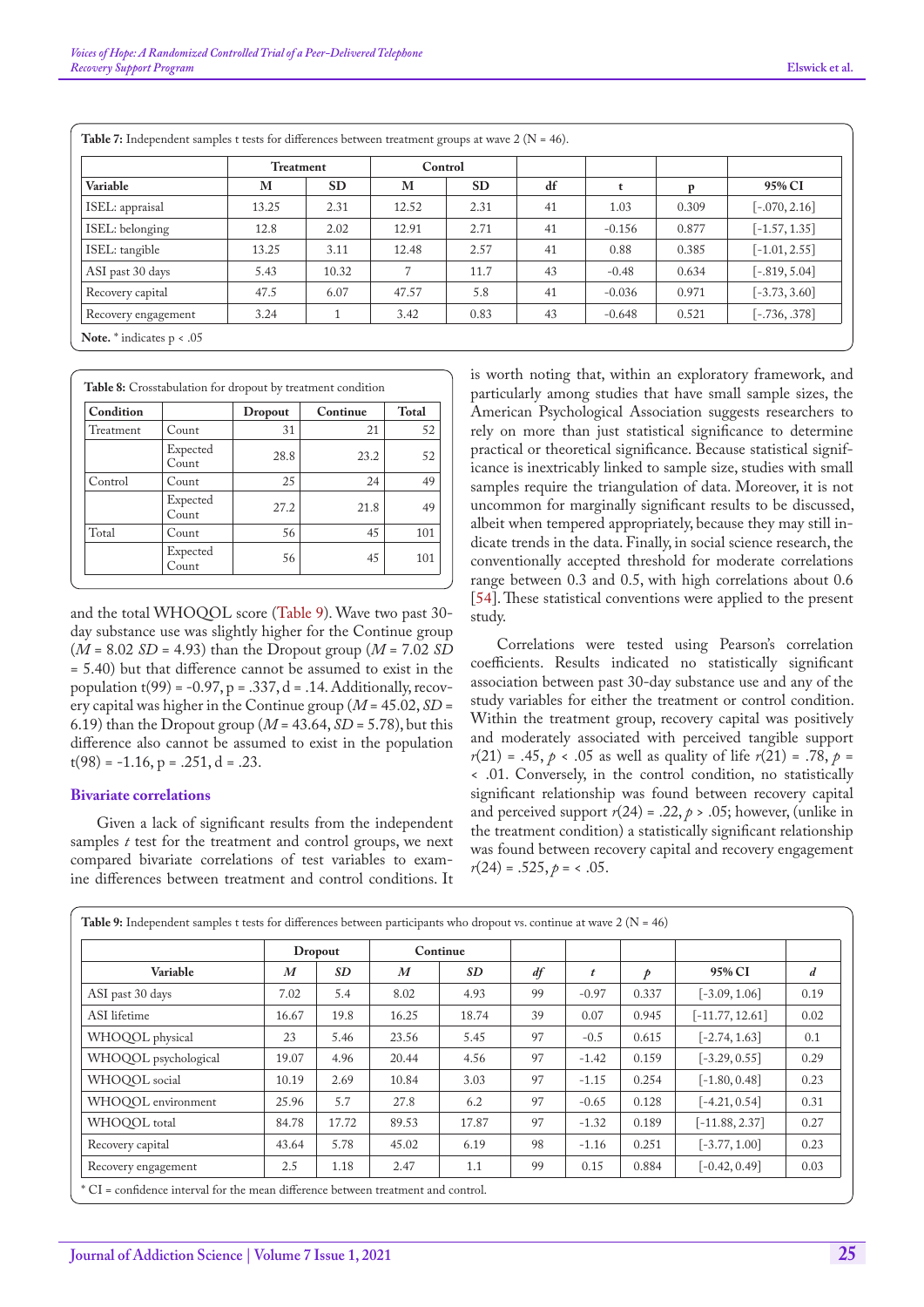

#### <span id="page-8-0"></span>**Acceptability**

In addition, participants indicated a high degree of acceptability for TRS with respect to all acceptability indicators ([Figure 1\)](#page-8-0). Furthermore, results indicated that more than half of the sample was connected with tangible resources.

#### **Discussion**

#### **Acceptability of telephone recovery support**

The acceptability data for TRS suggest it has been received favorably by participants who received support calls. Overwhelmingly, participants liked TRS and found it beneficial to their recovery. Although these perceived benefits to participants were not substantiated by comparison of means, they are consistent with preliminary findings from a feasibility study of TRS [[47\]](#page-11-13). Prior to this study, existing research has not previously established acceptability of TRS. Therefore, the finding that participants like TRS and perceive benefits represents one of the more meaningful contributions to the literature on P-BRSSs.

High acceptability for TRS suggests that participants will continue to use TRS as form of recovery support. As a result, TRS contributes to client's social recovery capital and therefore sustained recovery.

#### **Resource uptake**

The acceptability data also provides insight into resource uptake within this population. Slightly more than half of the treatment group (52.9%) was connected with resources by a TRS caller. This result is relatively high given that resourcing participants is not the primary goal of TRS. As its name implies, support is the focus of TRS and connecting with resources is secondary. However, that over half of the treatment group was connected with resources in just a one-month timespan indicates that TRS is an effective modality to connect participants with resources. The high rate of resource utilization in a short amount of time suggests that, by virtue of participating in TRS, participants receive tangible support.

High resource uptake indicates that TRS is effective in building not only social recovery capital, but physical recovery capital as well. Via TRS, participants gain access to a variety of community-based resources that may otherwise be unavailable, inaccessible, or unbeknownst to the participant.

#### **Perceived support**

The principle aim of TRS is not connecting with resources nor initiating treatment but providing support. Therefore, measures of perceived support were of particular importance in this study. On the whole, the inferential results did not indicate statistically significant relationships among TRS, perceived support, and substance use. However, the correlations did present some compelling findings. A positive statistical relationship was established between recovery capital and tangible support for the treatment group. In contrast, the control group did not demonstrate the same relationship. It could be the case that tangible support was meaningfully associated with recovery capital in the treatment group because they were, in fact, receiving support. This relationship is further evidenced by the fact that approximately half of the treatment group were connected with resources. This data, combined with the increase in BARC-10 scores from wave one (*M =*  44.26, *SD = 5.97)* to wave two (*M* = 47.54, *SD =* 5.84), suggests that TRS may increase recovery capital by providing tangible support. Furthermore, research shows that perceived support is associated with reduced substance use [[61\]](#page-11-14). Therefore, given that individuals do indeed experience tangible support, TRS is likely a beneficial form of recovery support.

A strong, positive relationship has already been established between recovery capital and long-term, sustained recovery from SUDs [[62\]](#page-11-15). Moreover, the nature of the relationship between recovery capital and remission is bidirectional [\[63](#page-11-16)]. In other words, while greater recovery capital does indeed increase the likelihood of recovery, so too does recovery capital build with time in recovery. Therefore, the longer an individual sustains recovery, the greater their recovery capital, the greater their life satisfaction, and the lower their levels of stress [\[62](#page-11-15)]. Accordingly, we found statistically significant moderate and positive correlations among quality of life, perceived tangible support, and recovery capital.

#### **Financial recovery capital**

Participants in this study reported markedly high rates of unemployment (48%) and poverty (75% earning below the FPL). Previous research shows that OUD prevalence is higher among rural, white, unemployed/low-income, working-age adults experiencing psychosocial stressors [\[64](#page-11-17)]. Moreover, following the expansion of the Affordable Care Act, access to MOUD increased significantly, which led to significant uptake by this previously described population [65]. Therefore, it is not surprising that the MOUD patients in this study reported high unemployment, low annual income, and low recovery capital.

Taken together, the rate of unemployment and low income in this sample suggest this population likely faces stark economic barriers to recovery. The socioeconomic barriers reported by this sample are striking, particularly given that this sample was recruited immediately prior to the onset of the COVID-19 Pandemic in January 2020. The high rates of unemployment and poverty were almost certainly exacerbated as a result of Coronavirus.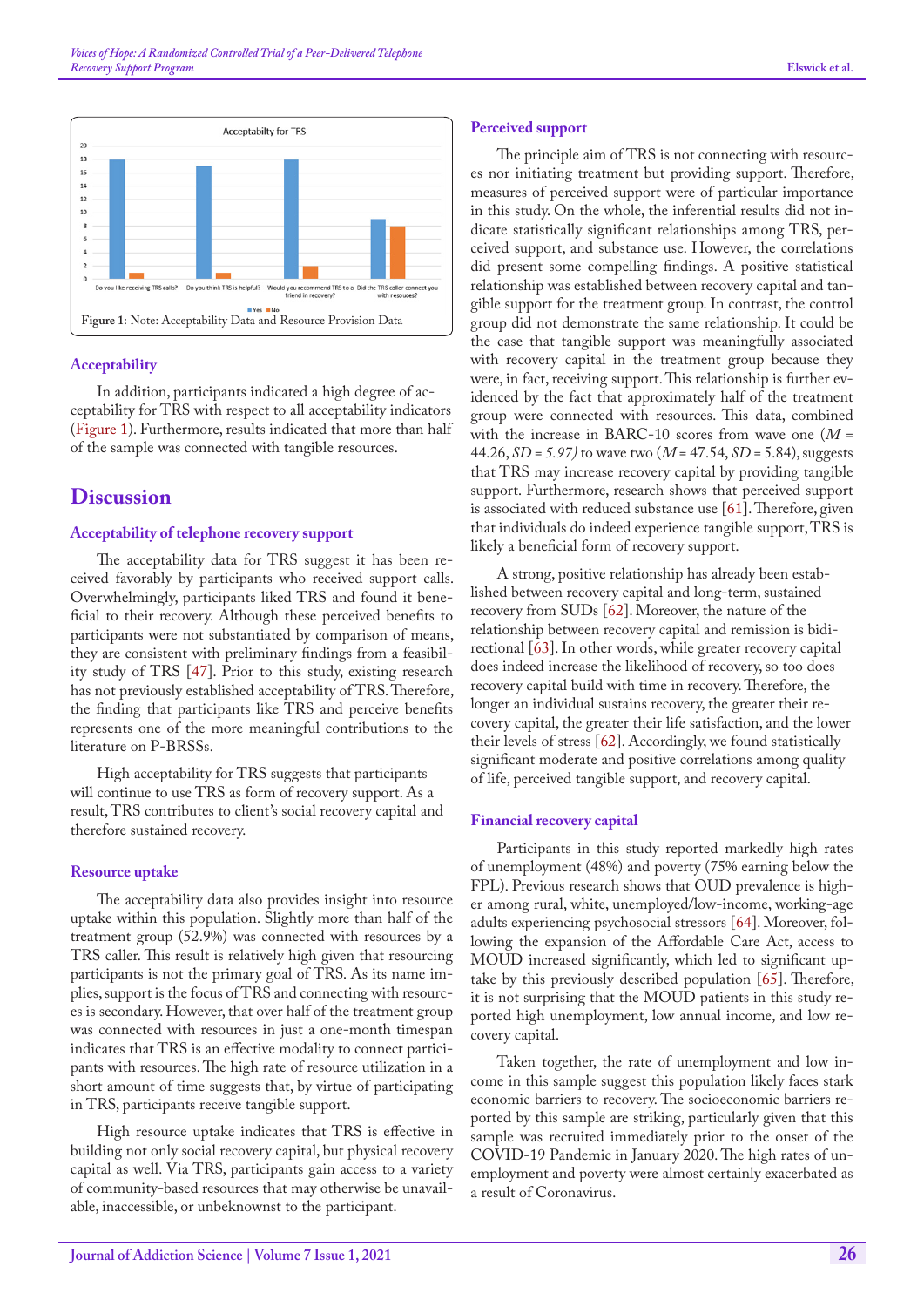Previous research has identified a bevy of financial barriers including insurmountable debt, bad credit, depleted retirement accounts, medical and legal expenses, wage garnishment, and difficulty managing money [[66\]](#page-11-2). Moreover, research suggests a strong and robust relationship between unemployment and problematic substance use [\[67](#page-11-18)]. In fact, not only does unemployment predict problematic alcohol and substance use, but it is a statistically significant predictor of relapse as well [[68\]](#page-11-19). Considering what is known in the existing literature about the relationship among unemployment, low income, and recovery capital, this sample should be considered a high-risk sample.

Given the high risk of relapse that is indicated by these economic disparities, free and low-cost SUD interventions are vital for this population. Since RCOs, PB-RSSs, and even TRS are derived from natural recovery and a recovery management model, they are uniquely suited to address the socioeconomic barriers faced by people in recovery. Previous research has shown that telephone interventions may improve engagement and retention for hard to reach populations [\[69](#page-11-20)].

#### **Limitations**

Attrition presented analytical challenges in this study. In addition to an already relatively small sample size, the 54% attrition rate severely limited statistical power in this study. The attrition rate for this study is not dissimilar to attrition rates in other addiction research. A recent meta-analysis of attrition rates in addiction treatment studies found a mean attrition rate of 30.4% [70]. However, studies of telephonic services have yielded attrition rates more consistent with the attrition rate found in this study [[49\]](#page-11-4). Additionally, research identifying predictors of dropout has shown that continued tobacco use and males with low levels of education are most likely to dropout [[71\]](#page-11-21). The sample characteristics in this study bear numerous similarities to that study in terms of level of education and patterns of substance use. And, since individuals who relapse are overrepresented among those who drop-out [\[72](#page-11-22)], extensive testing of the sample was critically necessary to ensure that the results were not compromised. Nevertheless, extensive testing of such a small sample is a limitation of this study.

In addition to the small sample size, the testing period was confined to 30 days. Given the small-to-moderate effect size of telephone interventions that has been found in previous literature, it is likely that 30 days was an insufficient time period to register an effect [[46,](#page-11-1) [49\]](#page-11-4). In fact, given that the TRS protocol involves weekly phone calls, individuals in the treatment group received, at most, four phone calls over the thirty-day period. This, in addition to the 54% attrition in wave two, suggests our study was insufficiently powered to discern the small-to-moderate effect sizes that may have been elicited by TRS.

Second, the heterogeneity of the sample challenges the external validity of this study. Because we conducted extensive testing of the sample and thorough investigation of the descriptive data, the heterogeneity of the data is not so problematic. What is concerning is the nature of that heterogeneity. Given the racial disparities identified in previous literature

[[73,](#page-11-23) [74\]](#page-11-24), and the fact that the sample in this study was overwhelmingly white, racial minorities are ostensibly underrepresented in addiction and recovery research. Findings in this study can only reliably be applied to individuals who are white and have low income.

Third, the sample for this study only included people on MOUD to the exclusion of other pathways to recovery. This limits the generalizability of findings to a subset of recovering individuals.

### **Conclusion**

Novel telephone-based interventions are increasingly incorporated into programs of recovery support. This RCT provided a descriptive analysis of a TRS intervention aimed at developing a better understanding of how and why TRS may support long term recovery. In sum, the results of this study suggest that TRS is a viable form of long-term recovery support and is well-liked by those who experience it. TRS may support long-term recovery by connecting participants with resources, thereby increasing both perceived support and recovery capital. Furthermore, as a free intervention, TRS may have particular utility for individuals with low-income and low recovery capital.

### **Conflict of interest**

The authors declare that there is no conflict of interest.

#### **References**

- <span id="page-9-0"></span>1. [Facing Addiction in America: The Surgeon General](https://www.ncbi.nlm.nih.gov/books/NBK424857/)'s Report on [Alcohol, Drugs, and Health.](https://www.ncbi.nlm.nih.gov/books/NBK424857/)
- <span id="page-9-1"></span>2. Kelly J, White W. 2011. Recovery management and the future of addiction treatment and recovery in the USA. In: Kelly JF, White JF (eds) Addiction Recovery Management: Theory, Research And Practice. Humana Press, Totowa, pp 303-316.
- <span id="page-9-2"></span>3. [Laudet AB, Humphreys K. 2013. Promoting recovery in an evolving](https://pubmed.ncbi.nlm.nih.gov/23506781/)  [policy context: What do we know and what do we need to know about](https://pubmed.ncbi.nlm.nih.gov/23506781/)  [recovery support services?](https://pubmed.ncbi.nlm.nih.gov/23506781/) *J Subst Abuse Treat* 45(1): 126-133. [https://](https://doi.org/10.1016/j.jsat.2013.01.009) [doi.org/10.1016/j.jsat.2013.01.009](https://doi.org/10.1016/j.jsat.2013.01.009)
- <span id="page-9-3"></span>4. [Dennis M, Foss M, Scott C. 2007. An eight-year perspective on the rela](https://pubmed.ncbi.nlm.nih.gov/17986709/)[tionship between the duration of abstinence and other aspects of recovery.](https://pubmed.ncbi.nlm.nih.gov/17986709/)  *Eval Rev* [31\(6\): 585-612.](https://pubmed.ncbi.nlm.nih.gov/17986709/) <https://doi.org/10.1177/0193841x07307771>
- <span id="page-9-4"></span>5. [Jin H, Rourke SB, Patterson TL, Taylor MJ, Grant I. 1998. Predictors of](https://pubmed.ncbi.nlm.nih.gov/9811085/)  [relapse in long-term abstinent alcoholics](https://pubmed.ncbi.nlm.nih.gov/9811085/)*. J Stud Alcohol* 59(6): 640-646. <https://doi.org/10.15288/jsa.1998.59.640>
- <span id="page-9-5"></span>6. [Dennis M, Scott C, Funk R. 2003. An experimental evaluation of](https://pubmed.ncbi.nlm.nih.gov/30034059/)  [recovery management checkups \(RMC\) for people with chronic sub](https://pubmed.ncbi.nlm.nih.gov/30034059/)[stance use disorders.](https://pubmed.ncbi.nlm.nih.gov/30034059/) *Eval Program Plann* 26(3): 339-352. [https://doi.](https://doi.org/10.1016/s0149-7189(03)00037-5) [org/10.1016/s0149-7189\(03\)00037-5](https://doi.org/10.1016/s0149-7189(03)00037-5)
- <span id="page-9-6"></span>7. McLellan AT, Lewis DC, O['Brien CP, Kleber HD. 2000. Drug de](https://pubmed.ncbi.nlm.nih.gov/11015800/)[pendence, a chronic medical illness: implications for treatment, insur](https://pubmed.ncbi.nlm.nih.gov/11015800/)[ance, and outcomes evaluation.](https://pubmed.ncbi.nlm.nih.gov/11015800/) *JAMA* 284(13): 1689-1695. [https://doi.](https://doi.org/10.1001/jama.284.13.1689) [org/10.1001/jama.284.13.1689](https://doi.org/10.1001/jama.284.13.1689)
- 8. [White LW. 2012. Recovery/remission from substance use disorders: An](https://www.naadac.org/assets/2416/whitewl2012_recoveryremission_from_substance_abuse_disorders.pdf)  [analysis of reported outcomes in 415 scientific reports, 1868-2011.](https://www.naadac.org/assets/2416/whitewl2012_recoveryremission_from_substance_abuse_disorders.pdf)
- <span id="page-9-7"></span>9. Keane M, McAleenan G, Barry J. 2014. Addiction recovery: A contagious paradigm! A case for the re-orientation of drug treatment services and rehabilitation services in Ireland.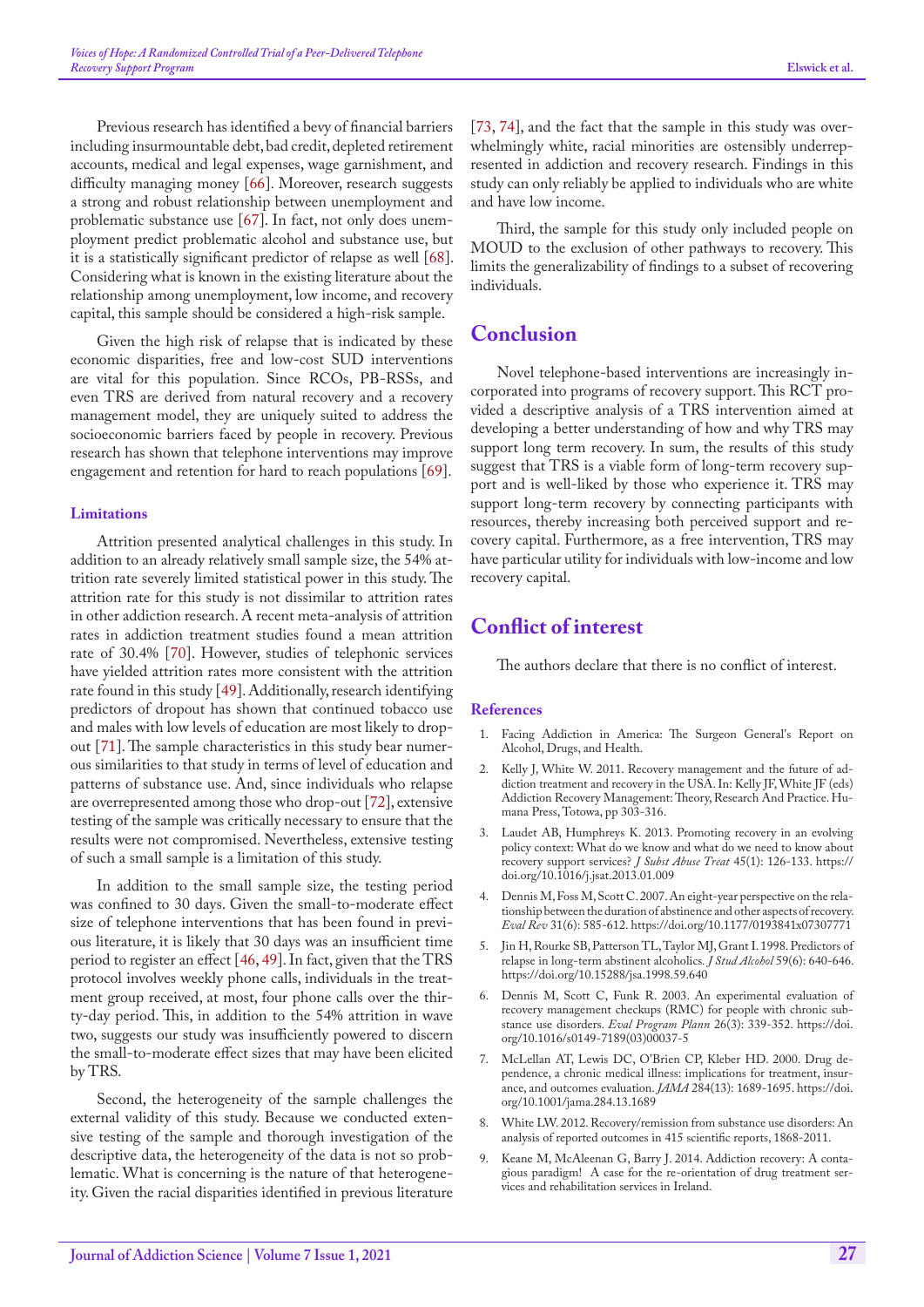- 10. White W, Cloud W. 2008. Recovery Capital: A primer for addictions professionals. *Counselor* 9(5): 22-27.
- <span id="page-10-0"></span>11. [Neale J, Stevenson C. 2015. Social and recovery capital amongst home](https://pubmed.ncbi.nlm.nih.gov/25449052/)[less hostel residents who use drugs and alcohol.](https://pubmed.ncbi.nlm.nih.gov/25449052/) *Int J Drug Policy* 26(5): [475-483.](https://pubmed.ncbi.nlm.nih.gov/25449052/) <https://doi.org/10.1016/j.drugpo.2014.09.012>
- <span id="page-10-1"></span>12. [Andrews CM, Pollack HA, Abraham AJ, Grogan CM, Bersamira CS,](https://pubmed.ncbi.nlm.nih.gov/31202283/)  [et al. 2019. Medicaid coverage in substance use disorder treatment](https://pubmed.ncbi.nlm.nih.gov/31202283/)  [after the affordable care act.](https://pubmed.ncbi.nlm.nih.gov/31202283/) *J Subst Abuse Treat* 102: 1-7. [https://doi.](https://doi.org/10.1016/j.jsat.2019.04.002) [org/10.1016/j.jsat.2019.04.002](https://doi.org/10.1016/j.jsat.2019.04.002)
- <span id="page-10-2"></span>13. [Cloud W, Granfield R. 2008. Conceptualizing recovery capital: expan](https://pubmed.ncbi.nlm.nih.gov/19016174/)[sion of a theoretical construct.](https://pubmed.ncbi.nlm.nih.gov/19016174/) *Subst Use Misuse* 43(12-13): 1971-1986. <https://doi.org/10.1080/10826080802289762>
- <span id="page-10-3"></span>14. [Lai HMX, Cleary M, Sitharthan T, Hunt GE. 2015. Prevalence of](https://pubmed.ncbi.nlm.nih.gov/26072219/)  [comorbid substance use, anxiety and mood disorders in epidemio](https://pubmed.ncbi.nlm.nih.gov/26072219/)[logical surveys, 1990-2014: A systematic review and meta-analysis.](https://pubmed.ncbi.nlm.nih.gov/26072219/)  *[Drug Alcohol Depend](https://pubmed.ncbi.nlm.nih.gov/26072219/)* 154: 1-13. [https://doi.org/10.1016/j.drugalc](https://doi.org/10.1016/j.drugalcdep.2015.05.031)[dep.2015.05.031](https://doi.org/10.1016/j.drugalcdep.2015.05.031)
- <span id="page-10-4"></span>15. [Magura S. 2008. Effectiveness of dual focus mutual aid for co-occurring](https://pubmed.ncbi.nlm.nih.gov/19016171/)  [substance use and mental health disorders: a review and synthesis of](https://pubmed.ncbi.nlm.nih.gov/19016171/)  [the "double trouble" in recovery evaluation.](https://pubmed.ncbi.nlm.nih.gov/19016171/) *Subst Use Misuse* 43(12-13): [1904-1926.](https://pubmed.ncbi.nlm.nih.gov/19016171/) <https://doi.org/10.1080/10826080802297005>
- <span id="page-10-5"></span>16. [Bauld L, Templeton L, Silver K, McKell J, Novak C, et al. 2013. Path](https://www.tandfonline.com/doi/abs/10.1080/01442872.2013.804303)[ways back to work for problem alcohol users.](https://www.tandfonline.com/doi/abs/10.1080/01442872.2013.804303) *Policy Studies* 34(3): 360- [376.](https://www.tandfonline.com/doi/abs/10.1080/01442872.2013.804303) <https://doi.org/10.1080/01442872.2013.804303>
- <span id="page-10-6"></span>17. [Neale J, Nettleton S, Pickering L. 2014. Gender sameness and difference](https://pubmed.ncbi.nlm.nih.gov/24041800/)  [in recovery from heroin dependence: A qualitative exploration.](https://pubmed.ncbi.nlm.nih.gov/24041800/) *Int J Drug Policy* [25\(1\): 3-12.](https://pubmed.ncbi.nlm.nih.gov/24041800/) <https://doi.org/10.1016/j.drugpo.2013.08.002>
- <span id="page-10-7"></span>18. [Havassy BE, Hall SM, Wasserman DA. 1991. Social support and re](https://pubmed.ncbi.nlm.nih.gov/1663695/)[lapse: Commonalities among alcoholics, opiate users, and cigarette](https://pubmed.ncbi.nlm.nih.gov/1663695/)  smokers. *Addict Behav* [16\(5\): 235-246.](https://pubmed.ncbi.nlm.nih.gov/1663695/) [https://doi.org/10.1016/0306-](https://doi.org/10.1016/0306-4603(91)90016-b) [4603\(91\)90016-b](https://doi.org/10.1016/0306-4603(91)90016-b)
- 19. [Kaskutas LA, Bond J, Humphreys K. 2002. Social networks as medi](https://pubmed.ncbi.nlm.nih.gov/12133128/)[ators of the effect of alcoholics anonymous.](https://pubmed.ncbi.nlm.nih.gov/12133128/) *Addiction* 97(7): 891-900. <https://doi.org/10.1046/j.1360-0443.2002.00118.x>
- <span id="page-10-8"></span>20. [Mawson E, Best D, Beckwith M, Dingle GA, Lubman DI. 2015. So](https://pubmed.ncbi.nlm.nih.gov/26560076/)[cial identity, social networks and recovery capital in emerging adult](https://pubmed.ncbi.nlm.nih.gov/26560076/)hood: A pilot study. *[Subst Abuse Treat Prev Policy](https://pubmed.ncbi.nlm.nih.gov/26560076/)* 10: 45. [https://doi.](https://doi.org/10.1186/s13011-015-0041-2) [org/10.1186/s13011-015-0041-2](https://doi.org/10.1186/s13011-015-0041-2)
- <span id="page-10-9"></span>21. [Parkin S. 2016. Salutogenesis: Contextualising place and space in the](https://pubmed.ncbi.nlm.nih.gov/26616849/)  [policies and politics of recovery from drug dependence.](https://pubmed.ncbi.nlm.nih.gov/26616849/) *Int J Drug Policy* [33: 21-26.](https://pubmed.ncbi.nlm.nih.gov/26616849/) <https://doi.org/10.1016/j.drugpo.2015.10.002>
- <span id="page-10-10"></span>22. [ARCO Members on the Map](https://facesandvoicesofrecovery.org/arco/arco-members-on-the-map/). [https://facesandvoicesofrecovery.org/ arco/arco-members-on-the-map/]
- 23. [Valentine P. 2011. Peer-based recovery support services within a re](https://link.springer.com/chapter/10.1007/978-1-60327-960-4_14)[covery community organization: The CCAR experience. In: Kelly JF,](https://link.springer.com/chapter/10.1007/978-1-60327-960-4_14)  [White WL \(eds\) Addiction Recovery Management: Current Clinical](https://link.springer.com/chapter/10.1007/978-1-60327-960-4_14)  [Psychiatry. US: Humana Press, New Jersey, pp 259-279.](https://link.springer.com/chapter/10.1007/978-1-60327-960-4_14) [https://doi.](https://doi.org/10.1007/978-1-60327-960-4_14) [org/10.1007/978-1-60327-960-4\\_14](https://doi.org/10.1007/978-1-60327-960-4_14)
- <span id="page-10-11"></span>24. [Bassuk EL, Hanson J, Greene RN, Richard M, Laudet A. 2016.](https://pubmed.ncbi.nlm.nih.gov/26882891/)  [Peer-delivered recovery support services for addictions in the United](https://pubmed.ncbi.nlm.nih.gov/26882891/)  [States: A systematic review.](https://pubmed.ncbi.nlm.nih.gov/26882891/) *J Subst Abuse Treat* 63: 1-9. [https://doi.](https://doi.org/10.1016/j.jsat.2016.01.003) [org/10.1016/j.jsat.2016.01.003](https://doi.org/10.1016/j.jsat.2016.01.003)
- 25. [White WL. 2010. Nonclinical addiction recovery support services:](https://www.tandfonline.com/doi/abs/10.1080/07347324.2010.488527)  [History, rationale, models, potentials, and pitfalls.](https://www.tandfonline.com/doi/abs/10.1080/07347324.2010.488527) *Alcoholism Treatment Quarterly* [28\(3\): 256-272.](https://www.tandfonline.com/doi/abs/10.1080/07347324.2010.488527) [https://doi.org/10.1080/07347324.2010.488](https://doi.org/10.1080/07347324.2010.488527) [527](https://doi.org/10.1080/07347324.2010.488527)
- <span id="page-10-12"></span>26. [Eddie D, Hoffman L, Vilsaint C, Abry A, Bergman B, et al. 2019. Lived](https://pubmed.ncbi.nlm.nih.gov/31263434/)  [experience in new models of care for substance use disorder: a systemat](https://pubmed.ncbi.nlm.nih.gov/31263434/)[ic review of peer recovery support services and recovery coaching.](https://pubmed.ncbi.nlm.nih.gov/31263434/) *Front Psychol* [10: 1052.](https://pubmed.ncbi.nlm.nih.gov/31263434/) <https://doi.org/10.3389/fpsyg.2019.01052>
- <span id="page-10-13"></span>27. [Al Thani M, Leventakou V, Sofroniou A, Eltayeb SM, Sadoun E, et al.](https://pubmed.ncbi.nlm.nih.gov/33946848/)  [2021. A telephone-based tobacco cessation program in the state of qa](https://pubmed.ncbi.nlm.nih.gov/33946848/)[tar: protocol of a feasibility study.](https://pubmed.ncbi.nlm.nih.gov/33946848/) *Int J Environ Res Public Health* 18(9): [4750.](https://pubmed.ncbi.nlm.nih.gov/33946848/) <https://doi.org/10.3390/ijerph18094750>
- 28. [Baggarly SA, Jenkins TL, Biglane GC, Smith GW, Smith CM, et al.](https://pubmed.ncbi.nlm.nih.gov/20628045/)  [2010. Implementing a referral to telephone tobacco cessation services](https://pubmed.ncbi.nlm.nih.gov/20628045/)  [in Louisiana community pharmacies: a pilot study.](https://pubmed.ncbi.nlm.nih.gov/20628045/) *Ann Pharmacother* [44\(9\): 1395-1402.](https://pubmed.ncbi.nlm.nih.gov/20628045/) <https://doi.org/10.1345/aph.1p226>
- <span id="page-10-14"></span>29. [Terry PE, Seaverson ELD, Staufacker MJ, Tanaka A. 2011. The effec](https://pubmed.ncbi.nlm.nih.gov/21323463/)[tiveness of a telephone-based tobacco cessation program offered as part](https://pubmed.ncbi.nlm.nih.gov/21323463/)  [of a worksite health promotion program.](https://pubmed.ncbi.nlm.nih.gov/21323463/) *Popul Health Manag* 14(3): [117-125.](https://pubmed.ncbi.nlm.nih.gov/21323463/) <https://doi.org/10.1089/pop.2010.0026>
- <span id="page-10-15"></span>30. [Boyle RG, Enstad C, Asche SE, Thoele MJ, Sherwood NE, et al. 2008.](https://pubmed.ncbi.nlm.nih.gov/19023834/)  [A randomized controlled trial of Telephone Counseling with smokeless](https://pubmed.ncbi.nlm.nih.gov/19023834/)  [tobacco users: the ChewFree Minnesota study.](https://pubmed.ncbi.nlm.nih.gov/19023834/) *Nicotine Tob Res* 10(9): [1433-1440.](https://pubmed.ncbi.nlm.nih.gov/19023834/) <https://doi.org/10.1080/14622200802279872>
- <span id="page-10-16"></span>31. [Sheffer C, Stitzer M, Landes R, Brackman SL, Munn T. 2013. In-per](https://pubmed.ncbi.nlm.nih.gov/23763416/)[son and telephone treatment of tobacco dependence: a comparison of](https://pubmed.ncbi.nlm.nih.gov/23763416/)  [treatment outcomes and participant characteristics.](https://pubmed.ncbi.nlm.nih.gov/23763416/) *Am J Public Health* [103\(8\): e74-e82.](https://pubmed.ncbi.nlm.nih.gov/23763416/) <https://doi.org/10.2105/ajph.2012.301144>
- 32. [Wu L, He Y, Jiang B, Zhang D, Tian H, et al. 2017. Very brief physician](https://pubmed.ncbi.nlm.nih.gov/28623848/)  [advice and supplemental proactive telephone calls to promote smoking](https://pubmed.ncbi.nlm.nih.gov/28623848/)  [reduction and cessation in Chinese male smokers with no intention](https://pubmed.ncbi.nlm.nih.gov/28623848/)  [to quit: a randomized trial.](https://pubmed.ncbi.nlm.nih.gov/28623848/) *Addiction* 112(11): 2032-2040. [https://doi.](https://doi.org/10.1111/add.13908) [org/10.1111/add.13908](https://doi.org/10.1111/add.13908)
- 33. [Thao V, Nyman JA, Nelson DB, Joseph AM, Clothier B, et al. 2019.](https://pubmed.ncbi.nlm.nih.gov/31483549/)  Cost-effectiveness of population-level proactive tobacco cessation out[reach among socio‐economically disadvantaged smokers: evaluation of](https://pubmed.ncbi.nlm.nih.gov/31483549/)  [a randomized control trial.](https://pubmed.ncbi.nlm.nih.gov/31483549/) *Addiction* 114(12): 2206-2216. [https://doi.](https://doi.org/10.1111/add.14752) [org/10.1111/add.14752](https://doi.org/10.1111/add.14752)
- <span id="page-10-17"></span>34. [Breslin C, Sobell LC, Sobell MB, Buchan G, Kwan E. 1996. Aftercare](https://pubmed.ncbi.nlm.nih.gov/8854371/)  [telephone contacts with problem drinkers can serve a clinical and re](https://pubmed.ncbi.nlm.nih.gov/8854371/)search function. *Addiction* [91\(9\): 1359-1364.](https://pubmed.ncbi.nlm.nih.gov/8854371/) [https://doi.org/10.1046/](https://doi.org/10.1046/j.1360-0443.1996.919135910.x) [j.1360-0443.1996.919135910.x](https://doi.org/10.1046/j.1360-0443.1996.919135910.x)
- 35. [Burleson JA, Kaminer Y. 2007. Aftercare for adolescent alcohol use dis](https://onlinelibrary.wiley.com/doi/abs/10.1080/10550490701375251)[order: feasibility and acceptability of a phone intervention.](https://onlinelibrary.wiley.com/doi/abs/10.1080/10550490701375251) *Am J Addict* [16\(3\): 202-205.](https://onlinelibrary.wiley.com/doi/abs/10.1080/10550490701375251) <https://doi.org/10.1080/10550490701375251>
- 36. [Deane FP, Blackman R, Kelly PJ. 2019. Impact of early telephone con](https://pubmed.ncbi.nlm.nih.gov/30457934/)[tact on 3-month follow-up rates following residential drug and alcohol](https://pubmed.ncbi.nlm.nih.gov/30457934/)  [treatment: A randomized controlled trial.](https://pubmed.ncbi.nlm.nih.gov/30457934/) *Subst Abus* 40(2): 154-159. <https://doi.org/10.1080/08897077.2018.1528494>
- 37. [Haug S, Lucht MJ, John U, Meyer C, Schaub MP. 2015. A pilot study](https://pubmed.ncbi.nlm.nih.gov/25600249/)  [on the feasibility and acceptability of a text message-based aftercare](https://pubmed.ncbi.nlm.nih.gov/25600249/)  [treatment programme among alcohol outpatients.](https://pubmed.ncbi.nlm.nih.gov/25600249/) *Alcohol Alcohol* 50(2): [188-194.](https://pubmed.ncbi.nlm.nih.gov/25600249/) <https://doi.org/10.1093/alcalc/agu107>
- <span id="page-10-18"></span>38. [Simpson TL, Kivlahan DR, Bush KR, McFall ME. 2005. Telephone](https://pubmed.ncbi.nlm.nih.gov/16002033/)  [self-monitoring among alcohol use disorder patients in early recovery:](https://pubmed.ncbi.nlm.nih.gov/16002033/)  [a randomized study of feasibility and measurement reactivity.](https://pubmed.ncbi.nlm.nih.gov/16002033/) *Drug Alcohol Depend* [79\(2\): 241-250.](https://pubmed.ncbi.nlm.nih.gov/16002033/) [https://doi.org/10.1016/j.drugalc](https://doi.org/10.1016/j.drugalcdep.2005.02.001)[dep.2005.02.001](https://doi.org/10.1016/j.drugalcdep.2005.02.001)
- <span id="page-10-19"></span>39. [Crombie IK, Irvine L, Williams B, Sniehotta FF, Petrie D, et al. 2018.](https://pubmed.ncbi.nlm.nih.gov/29855105/)  [Texting to Reduce Alcohol Misuse \(TRAM\): main findings from a](https://pubmed.ncbi.nlm.nih.gov/29855105/)  [randomized controlled trial of a text message intervention to reduce](https://pubmed.ncbi.nlm.nih.gov/29855105/)  [binge drinking among disadvantaged men.](https://pubmed.ncbi.nlm.nih.gov/29855105/) *Addiction* (In Press). [https://](https://doi.org/10.1111/add.14229) [doi.org/10.1111/add.14229](https://doi.org/10.1111/add.14229)
- 40. [Lucht M, Quellmalz A, Mende M, Broda A, Schmiedeknecht A, et](https://pubmed.ncbi.nlm.nih.gov/33155711/)  al. 2021. Effect of a 1-year short message service in detoxified alcohol[dependent patients: a multi‐center, open‐label randomized controlled](https://pubmed.ncbi.nlm.nih.gov/33155711/)  trial. *Addiction* [116\(6\): 1431-1442.](https://pubmed.ncbi.nlm.nih.gov/33155711/) <https://doi.org/10.1111/add.15313>
- <span id="page-10-20"></span>41. [Sharpe S, Kool B, Whittaker R, Lee AC, Reid P, et al. 2019. Effect of](https://pubmed.ncbi.nlm.nih.gov/31088559/)  [a text message intervention on alcohol-related harms and behaviours:](https://pubmed.ncbi.nlm.nih.gov/31088559/)  [secondary outcomes of a randomised controlled trial.](https://pubmed.ncbi.nlm.nih.gov/31088559/) *BMC Res Notes* [12\(1\): 267.](https://pubmed.ncbi.nlm.nih.gov/31088559/) <https://doi.org/10.1186/s13104-019-4308-y>
- <span id="page-10-21"></span>42. [McKay JR, Lynch KG, Shepard DS, Ratichek S, Morrison R, et al. 2004.](https://pubmed.ncbi.nlm.nih.gov/15612844/)  [The effectiveness of telephone-based continuing care in the clinical](https://pubmed.ncbi.nlm.nih.gov/15612844/)  [management of alcohol and cocaine use disorders: 12-month outcomes.](https://pubmed.ncbi.nlm.nih.gov/15612844/)  *[J Consult Clin Psychol](https://pubmed.ncbi.nlm.nih.gov/15612844/)* 72(6): 967-979. [https://doi.org/10.1037/0022-](https://doi.org/10.1037/0022-006x.72.6.967) [006x.72.6.967](https://doi.org/10.1037/0022-006x.72.6.967)
- <span id="page-10-22"></span>43. [McKay JR, Van Horn DHA, Oslin DW, Lynch KG, Ivey M, et al. 2010.](https://pubmed.ncbi.nlm.nih.gov/20873894/)  [A randomized trial of extended telephone-based continuing care for al](https://pubmed.ncbi.nlm.nih.gov/20873894/)[cohol dependence: within-treatment substance use outcomes.](https://pubmed.ncbi.nlm.nih.gov/20873894/) *J Consult Clin Psychol* [78\(6\): 912-923.](https://pubmed.ncbi.nlm.nih.gov/20873894/) <https://doi.org/10.1037/a0020700>
- <span id="page-10-23"></span>44. [McCollister K, Yang X, McKay JR. 2016. Cost-effectiveness analy](https://pubmed.ncbi.nlm.nih.gov/26621551/)[sis of a continuing care intervention for cocaine-dependent adults.](https://pubmed.ncbi.nlm.nih.gov/26621551/)  *[Drug Alcohol Depend](https://pubmed.ncbi.nlm.nih.gov/26621551/)* 158: 38-44. [https://doi.org/10.1016/j.drugalc](https://doi.org/10.1016/j.drugalcdep.2015.10.032)[dep.2015.10.032](https://doi.org/10.1016/j.drugalcdep.2015.10.032)